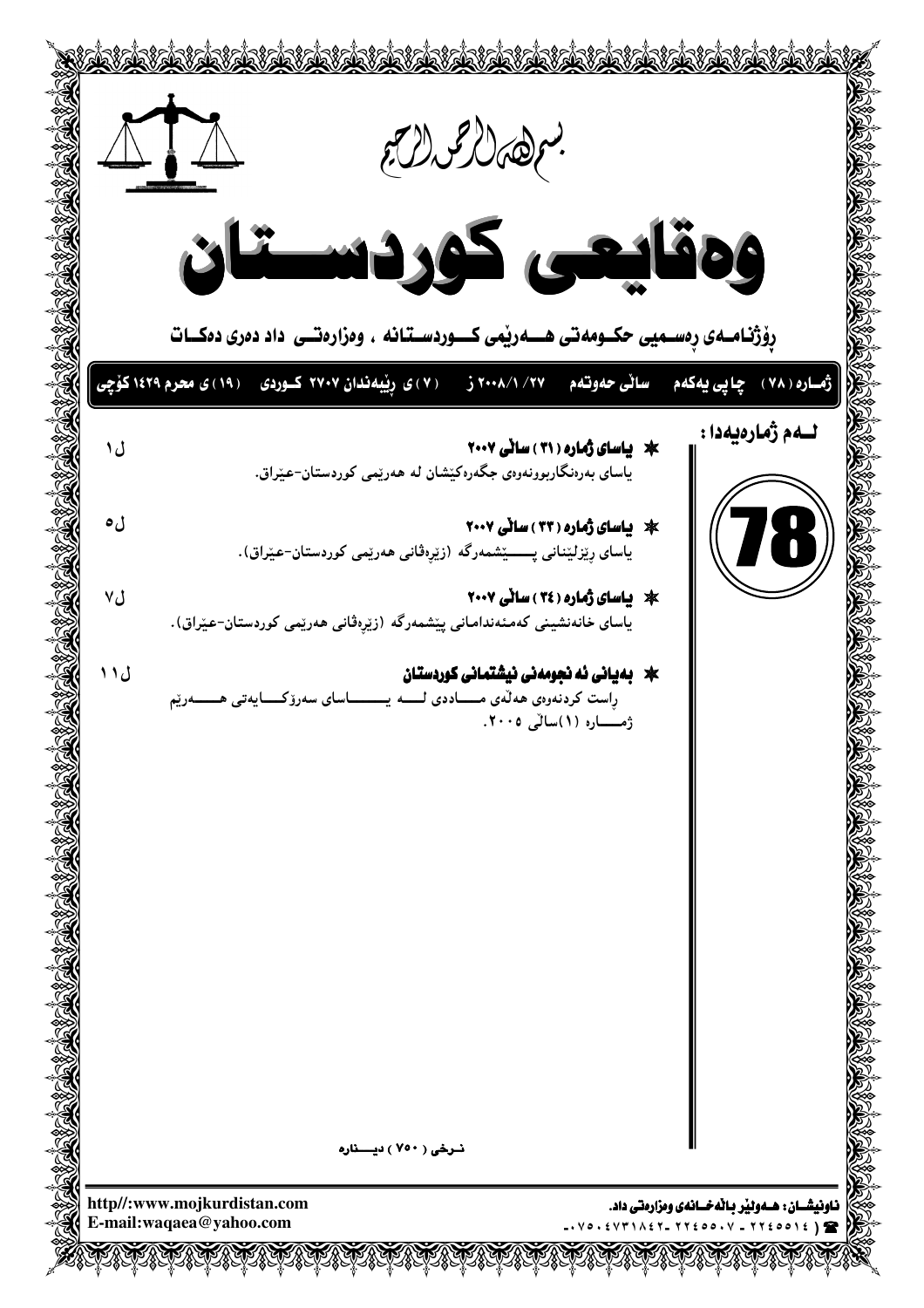|                                                                                           | بعرهمال عمالكر<br>وقائع كرردستان                                                          |                                                  |
|-------------------------------------------------------------------------------------------|-------------------------------------------------------------------------------------------|--------------------------------------------------|
|                                                                                           | الجريــدة الرسـمية لحكـومة أفليم كوردسـتـان العـراق — تصــدرهـا وزارة العــدل             |                                                  |
|                                                                                           | السنة السابعة      7٧/ ٨/١٠٨ه ( ٧ ) رِيْبِه ندان ٢٧٠٧ كـوردى     ( ١٩ ) محرم ١٤٢٨ هجري    | الطبعة الاولى<br>العدد ( ۷۸ )<br>في هذا العسدد : |
| ص1۲                                                                                       | 4 قانون رقم (٣١) لسنة ٢٠٠٧                                                                |                                                  |
|                                                                                           | قانون مكافحة التدخين في إقليم كوردستان–العراق.                                            |                                                  |
| ص0\                                                                                       | 4 هَانون رقم (٣٣) لسنة ٢٠٠٧                                                               |                                                  |
|                                                                                           | قانون تكريم الپيشمهرگه(حرس إقليم كوردستان– العراق.                                        |                                                  |
| ص۱۷                                                                                       | 43 قانون رقم (٣٣) لسنة ٢٠٠٧                                                               |                                                  |
|                                                                                           | قانون تكريم الپيشمەرگە(حرس إقليم كوردستان– العراق.                                        |                                                  |
| ص۲۰                                                                                       | ۞ _ بيان لجلس الوطني كوردستان−العراق                                                      |                                                  |
|                                                                                           | تصحيح خطأ مــادي في قــــــانون رئـــــاسة الإقـــليم كـــــوردستان<br>رقم (١) لسنة ٢٠٠٥. |                                                  |
|                                                                                           |                                                                                           |                                                  |
|                                                                                           | سـعر (۷۵۰) دیـــنار                                                                       |                                                  |
| http//:www.mojkurdistan.com<br>E-mail:waqaea@yahoo.com<br>$(77200.1 - 77200.1 - 7720012)$ |                                                                                           | العنوان : اربيل بنـايه وزاره العدل               |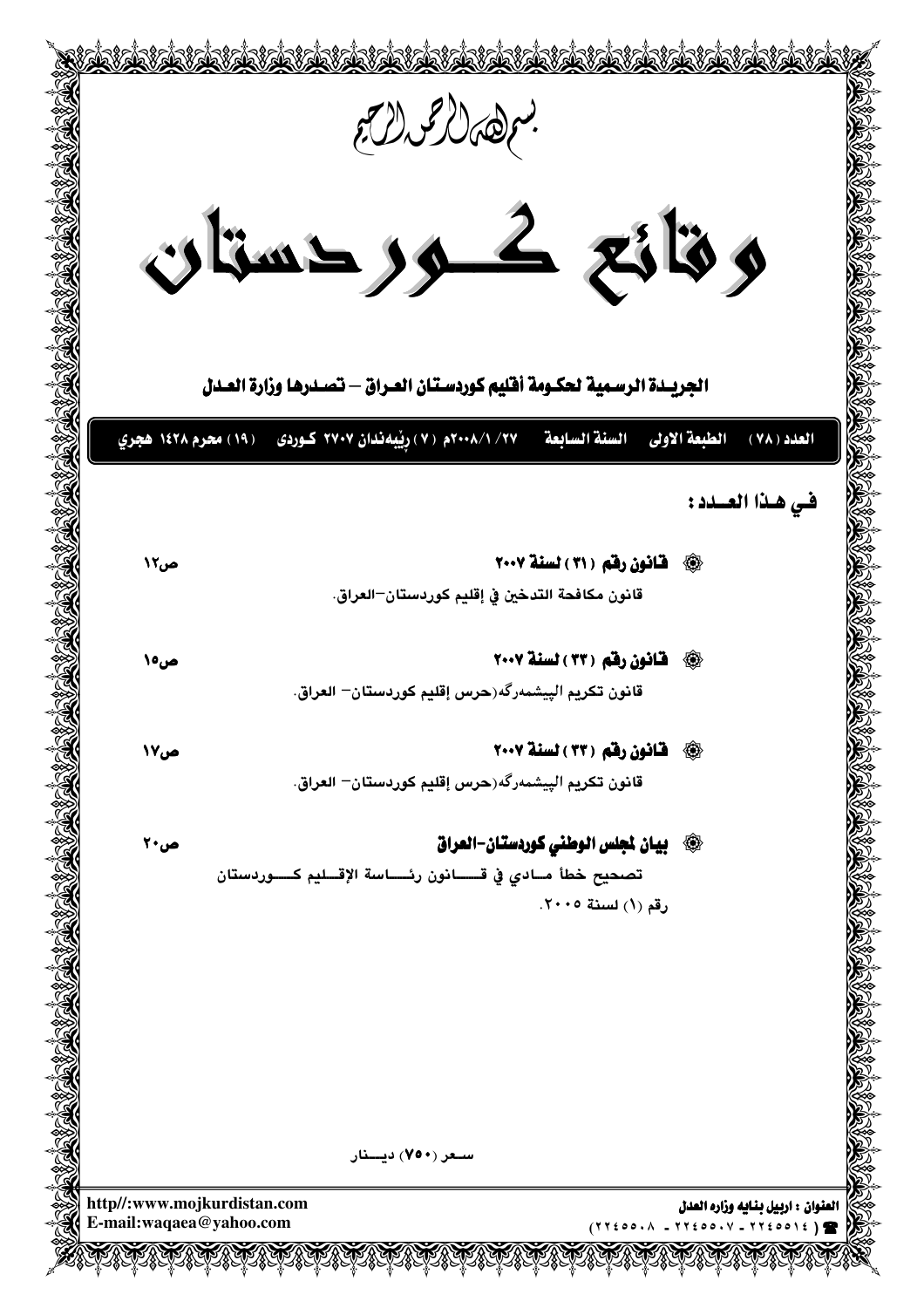

هەريمى كوردستانى عيراق سەرۆكايەتى ھەرپم سەرۆك

# بەناوي گەنەوە بريار أماره ( ٣٨ ) سائي ٢٠٠٧ ياســــــــــــای بهرهنگاربوونهوهی جگهرهکێشــــــــــــان له هەربّمى كوردستان ــ عبْراق

به پێی ئەو دەسەلاتەي لە برگەي (١) ي ماددەي (١٠) ي ياساي سەرۆكاپەتى ھەرپمى كوردستان – عێراق ژماره (۱)ی ساڵی ۲۰۰۵ ی هەموارکراو پێمان دراوەو، به پاڵیشتی ئەو یاساکارییەی ئەنجومەنى نيشتمانى كوردستان – عيْراق كردويەتى لە دانيشتنى ژمارە (٢٢) لە١٤ /٢٠٠٧/١١ بريارماندا به دەركردنى:

## ماددەى يەكەم :

دروستکردن يان هێنانی هەر جۆرێك لەبەروبوومی تووتن يان بازرگانی پێوەکردنيان له هەرێم ياخود نمايشكردنيان بۆ فرۆشتن يان لە خۆگرتن بەمەبەستى فرۆشتن قەدەغەيە ئەگەر لەگەلّ نيشانە و يێوەرە نێودەوڵەتيەكان ھاوجووت نەبن و ئەوەي سەرپێڃى ئەمە دەكات بە غەرامەيەك حوكمدەدەرىّ كه له يێنج مليۆن دينار كەمتر نەبىّ و له بيست مليۆن ديناريش زياتر نەبىّ.

#### ماددهی دوومم :

نابیٰ مندالْ بەرھەمەکانی تووتن و ییکھاتەکانی بکیشیْ یاخود ییشەی فرۆشتن و کرینیان دمست بداتيٰ و هەر چي سەريٽِچي بکات به سزاي سەريٽِچي کردن بەيٽِي ياساي نەوجوانان ژماره(۷٦)ی سالّی ۱۹۸۳ی ههموارکراو سزا دهدریّ.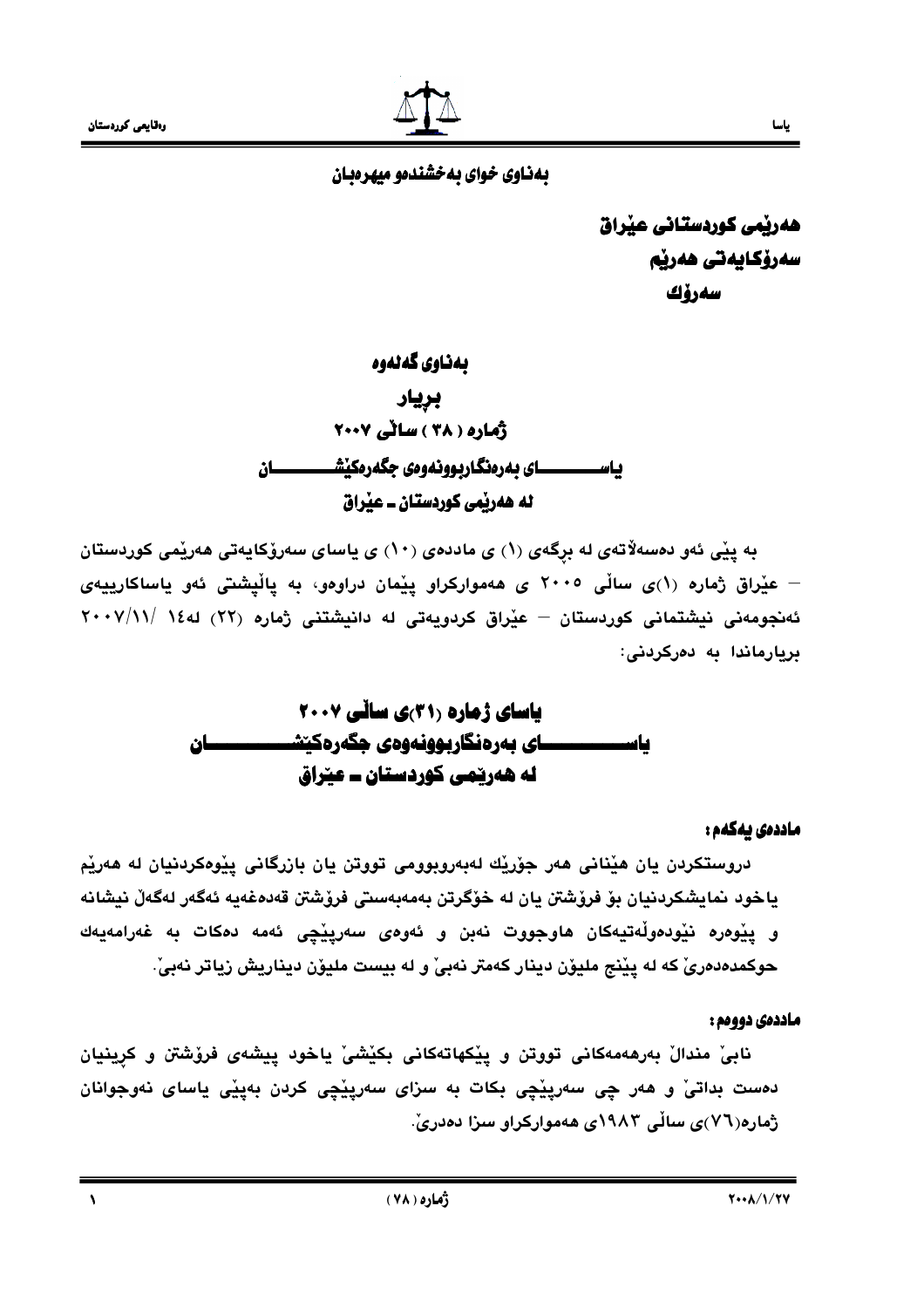

#### ماددەى سێيەم :

وهزارهتی تهندروستی تایبهتمهنده به چاودیری کردنی رادهی هاوجووتی جگهره و ههموو جۆرەكانى توتنى ناوخۆيى و ھاوردە لەگەلْ ئەو مواسەفاتانەي كە لەم ياسادا ديارى كراوە و ئەو ريْنماييانەي بەينى ئەوانەوە دەردەچن، بە مەرجێك ھيچ ناتەواوييەك بە حوكمەكانى ياسا كاريٽكراومكان نەگەيەنن.

## ماددهۍ چوارهم :

يێويسته لەسەر ھەر كەسێك كە جگەرە يا تووتن يا يێكهاتەكانى لە دەرەوە دێنى بە مەبەستى فرۆشــتن يا داكردنى، مۆڵەتى ئوســووڵى لە وەزارەتى بازرگانى وەرگرىّ و يەيوەســـــت بىّ بەو مواســـــــــهفات و مەرجانەي كە وەزارەتى تەندروستى دەســنيشـــانى دەكات و ئەوەي لەم ياسايە دا هاتووه.

# ماددەى يينجەم:

- **يەكەم**:لەسەر ھەر پاكەتێكى تووتن و پێكھاتەكانى يان جگەرەكان لە شوێنێكى ديار ئەم زانيارييانەي خوارەوە دەنووسرێن .
	- ۱. میژووی بهرههمهیّنانی و کوّتایی پیّ هاتنی به مانگ و سالّ.
- ۲. ئاگاداريكردنەوەيەكى تەندروسىتى بە ھەردوو زمانى كوردى و عەرەبى بەينى بەرزەفتيانەكانى ريكخراوى تەندروستى جيھانى.

۳. دەرخستنى ناوەرۆكى ھەر جگەرەيەك لە قەتران و نيكۆتين لەسەر ياكەتە جگەرەكان. دووهم: رەنگى نووسينى ئاگادارييەكە ھەمان رەنگى نووسينى نيشانە بازرگانيەكە دەبىّ. سييەم: ئاگادارى كردنەوەكە لەسەر رووي ياكەتە كە دەنووسرىّ.

چوارهم: سەريێچيکەرى حوکمەکانى برگەی (پەکەم)ى سەرەوە بە غەرامەيەك سزا دەدرىٰ کە لە (سێ مليۆن)دينار كەمتر نەبێ و لە (يێنج مليۆن)ديناريش زياتر نەبێ لەگەڵ دەست بەسەر داگرتنی مادده گیراوهکهدا.

## ماددەى شەشەم :

ريکلام کردن بۆ جگەرە يا تووتن يان يێکهاتەکانى لە ھەموو شوێنەکان لە ھەرێم ولە ھەموو هۆيەكانى راگەياندن قەدەغە دەكرىّ و سەريێچيكەر بە غەرامەيەك سزادەدرىّ لە (چوارسەد هەزار)دينار كەمتر نەبێ و لە (دوو مليۆن) ديناريش زياتر نەبێ و ناڃار دەكرێ ئەو سەريێڃييە لاببات.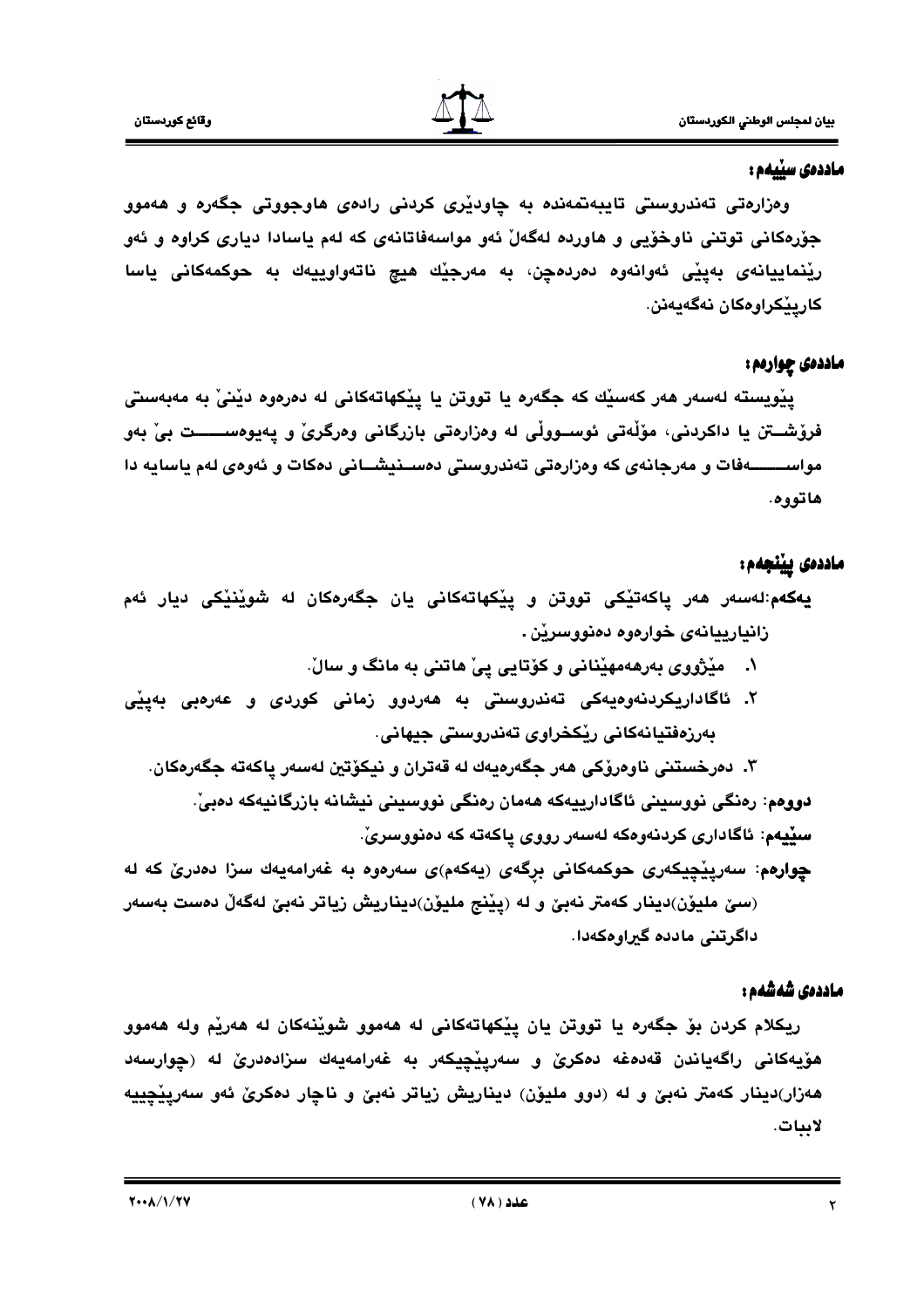#### ماددەى حەوتەم:

ياسا

پێویسته لهسهر ئهو شوێنانهی که جگهره یان تووتن یا پێکهاتهکانی بۆ فرۆشتن نمایش دهکەن، تابلۆ دابنێن و ئەو ئاگادار کردنەوە تەندروستيەي کە لە برگەي $\langle \rangle$ يەکەم $\langle \mathsf{Y}_\mathsf{e}$ ى) ماددەي يێنجەمدا ھاتووە بە جۆرێکى بەرچاو کە بخوێندرێتەوە لەسەر بدریؒ، سەرپێچى کەرپش بە غەرامەيەك سزادەدرێ كە لە پەنجا ھەزار دينار كەمتر نەبێ و لە پێنج سەد ھەزار ديناريش زياتر نەبىّ و، ئەگەر سەرپێچيپەكەي دووبارەش كردەوە ئەو كات كۆگاكەي بۆ ماوەي يەك مانگ دادەخرێ، ئەگەريش بۆ جارى دووەم دووبارەي كردەوە ئەو كات مۆڵەتەكەي لىْ دەسەندرێتەوە.

#### ماددهى هەشتەھ :

#### ماددەى نۆىمە:

وەزارەتى پيشەسازيى بە ھەماھەنگى لەگەلْ وەزارەتى تەندروسىتى چاودێرى جۆرى دەخاتە سەر تووتنى خۆمالى بۆ دلْنيابوون لە ھاوجووت بوونى لەگەلْ ئەو مواسەفاتانەي كە لە دەولْەتاندا کاريان يێ دەكرێ.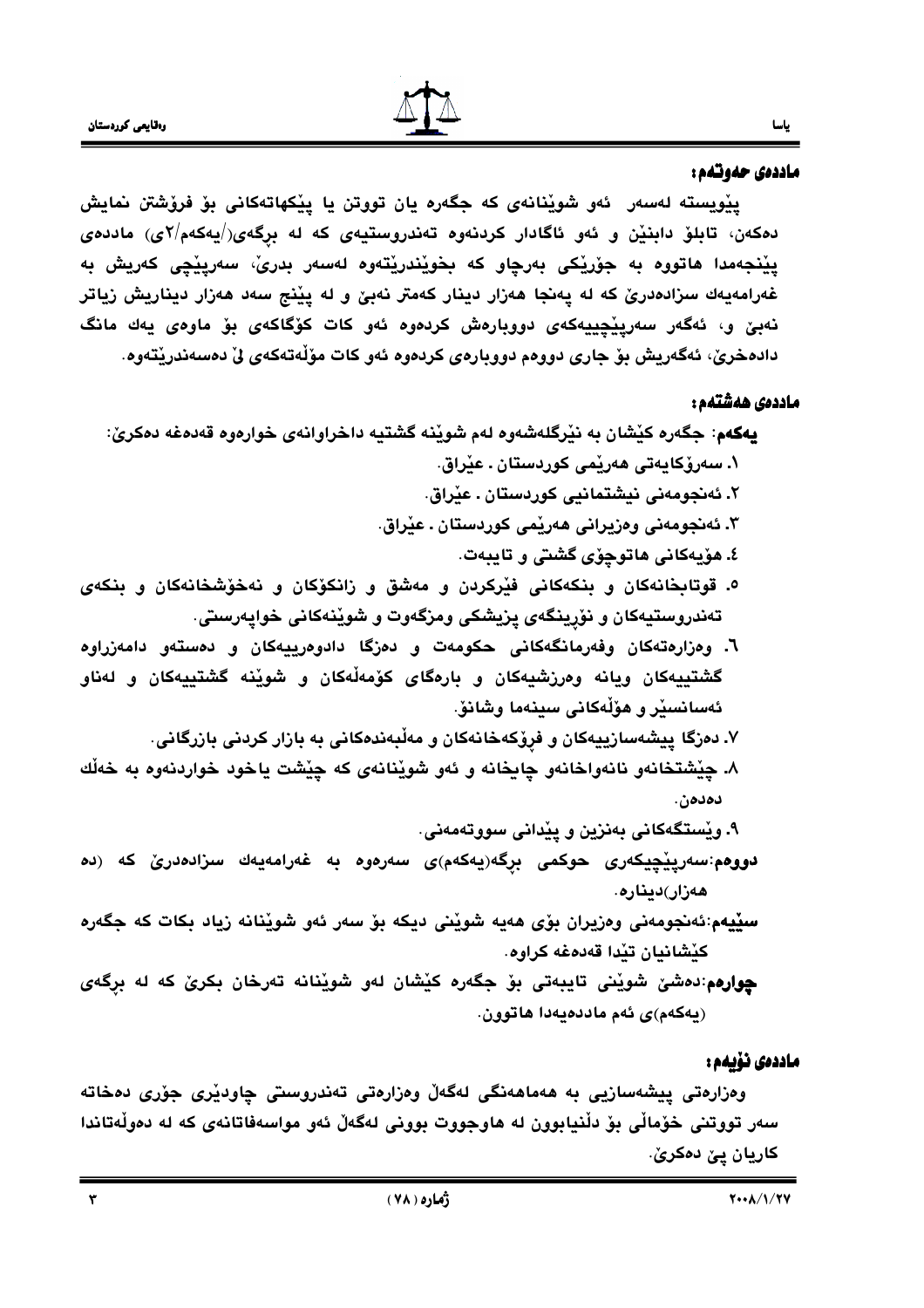#### ماددەى دەبەم :

وەزارەتى تەندروسىتى بە ھەماھەنگى لەگەلْ وەزارەتە يەيوەنديدارەكاندا ھوشيار كردنەوەي تەندروستى بۆ قەدەغە كردنى جگەرە كێشان لە ھەموو ھۆپەكان بلاودەكاتەوە.

#### ماددەى بازدەم :

دەبێ وەزيرى تەندروسىتى رێنمايى يێويست بۆ ئاسانكاريى جێبەجىٚ كردنى حوكمەكانى ئەم ياسايه دەربچوێنێ.

## ماددهي دوازدهم :

لەسەر ئەنجومەنى وەزيران و لايەنە يەيوەنديدارەكانە حوكمەكانى ئەم ياسايە جێبەجى بكەن.

# ماددهی سپُرْمم :

ئهم یاسایه له رۆژی ۳۱ی مانگی مایسی ۲۰۰۸رۆژی جیهانی بەرەنگاربوونەوەی جگەرە کێشان ۖ جێبەجێ دەکریٚ ولە رۆژنامەی فەرمی(وەقايعى کوردستان) بلاودەکرێتەوە.

# مسعود بارزاني سەروكى ھەربمى كوردستان-عبراق

# هەولێر

٦/بەفرانبار/ ٢٧٠٧ كوردى ۲۷/کانوونی بهکهم / ۲۰۰۷ زایینی 1٨ /ذو الحجة/ ١٤٢٨ كوَّجِي

# هۆيە يێويستەكانى دەرچوواندنى ئەم ياسايە

له پێناوي بەرژەوەندیی گشتی و پاراستنی هاوولاتیان لەو مەترسییانەی كە لە ئەنجامی جگەرە کێشان تووشیان دەبێ و له پێناوي کۆمەڵگاپەکی تەندروستی بێ جگەرە کێشان و ژینگەپەکی پاك و دروست بۆ ھاوولاتيان و به مەبەستى دانانى بەرزەفتى بۆ نەھێشتنى جگەرە كێشان و قەدەغەكردنى لە شويْنه گشتييه داخراوهكان و قەدەغەكردنى ريكلام و پروپاگەندە كردن بۆ تووتن و پيْكهاتەكانى، ئەم ياسايه دەرچوێنرا.

 $Y \cdot A/\sqrt{Y}$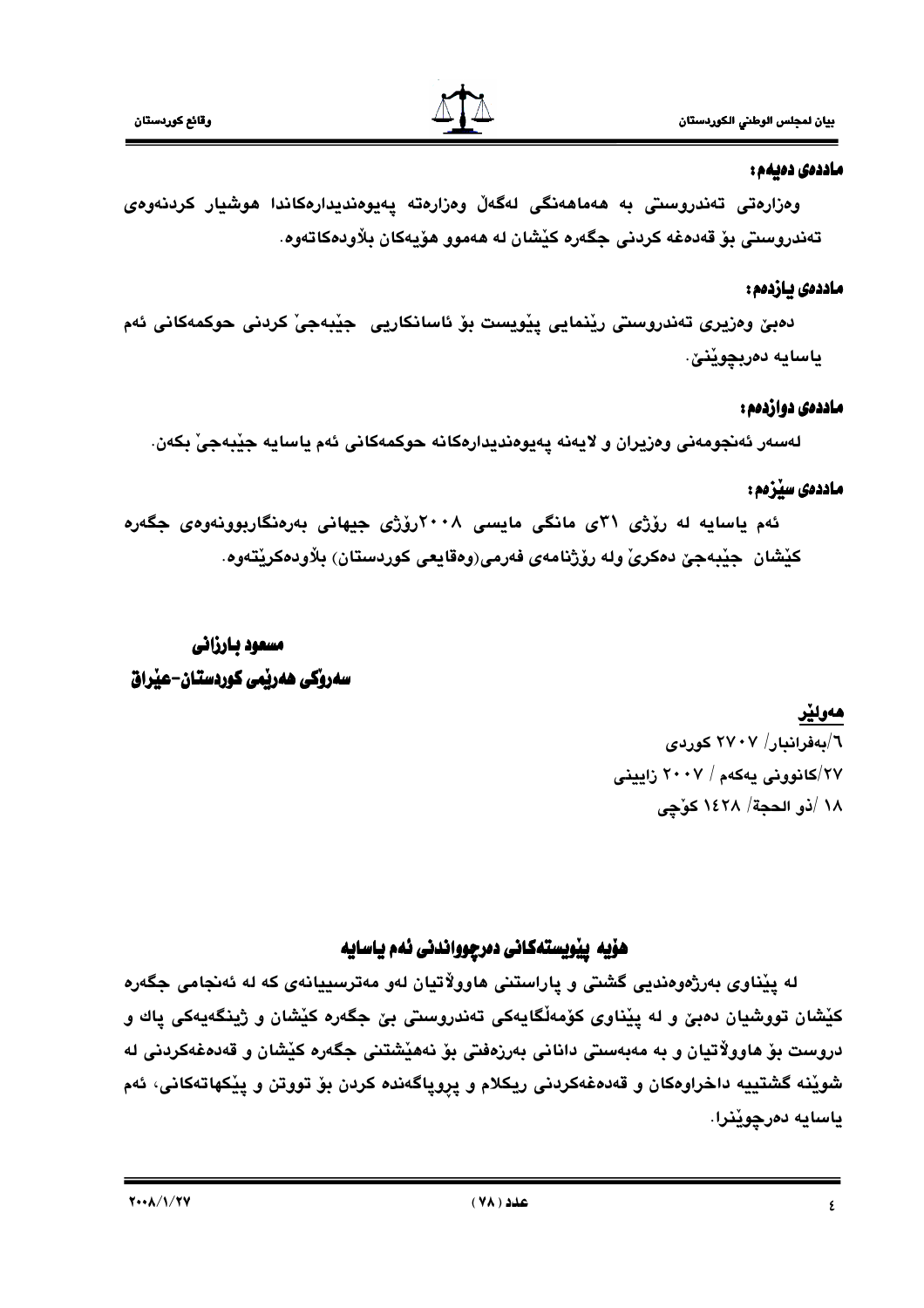$\bullet$ 



هەريمى كوردستانى عيراق سەرۆكايەتى ھەرپە سەرۆك

ياسا

بەناوى گەلەوە

بريار

.<br>ژماره ( ٤٠ ) ساٽي ٢٠٠٧

# یاسای ریزئینانی پیشمەرگە( زیرمڤانی ھەرپمی کوردستان ــ عیراق )

به پێی ئەو دەسەلاتەي لە برگەي (١) ي ماددەي (١٠) ي ياساي سەرۆكايەتى ھەرێمى كوردستان – عێراق ژماره (۱)ی ساڵی ۲۰۰۵ ی ههموارکراو پێمان دراوهو، به پاڵپشتی ئهو یاساکارییهی ئەنجومەنى نيشتمانى كوردستان – عيْراق كردويەتى لە دانيشتنى ژمارە (٢٤) لە٢٠ /١١/ ٢٠٠٧ بربارماندا به دەركردنى:

# **یاسای ژماره( ۲۳ )ی سالّی ۲۰۰۷** یاسای ریزلیننانی پیشمەرگەرزیردڤانی ھەریمی کوردستان ــ عیراق،

#### ماددەى يەكەم :

سیپیم: شـههید: ئـهو پیشمـهرگه (زیرهقانی هـهریم)هیـه کـه لـه کـاتی شـۆرش ولـه پینـاوی دا شـههید بووه.

**چوارەم:رێزلێنان: بەرز راگرتنى خەبات و تێكۆشانى يێشمەرگەيە(زێرەڤانى ھەرێم**).

## ماددەى دوومم :

حوکمهکانی ئهم یاسایه ههموو ئهو پێشمهرگانه دهگرنهوه کـه بهشدارییان لـه رێرهوه قارمانیهکـهی بارزاني له نٽواني سالاني ١٩٤٥–١٩٥٨دا ڪردووه.

## ماددەى سێيەم :

حوکمهکانی ئهم ياسايه ههموو ئهو کهسانه دهگرنهوه که چوونهته پاڵ بزووتنـهوهی رزگـاريخوازيی کوردستان تاوهکو ۱۹۹۱/۲/۰

# ماددەى چوارەم :

پلەو ئيمتيازاتى ويسام و نوت و مەداليا ونيشانەو مەرجەكانى بەخشينيان بە پێشمەرگە بە ياسا دەست نېشان دەكرێن.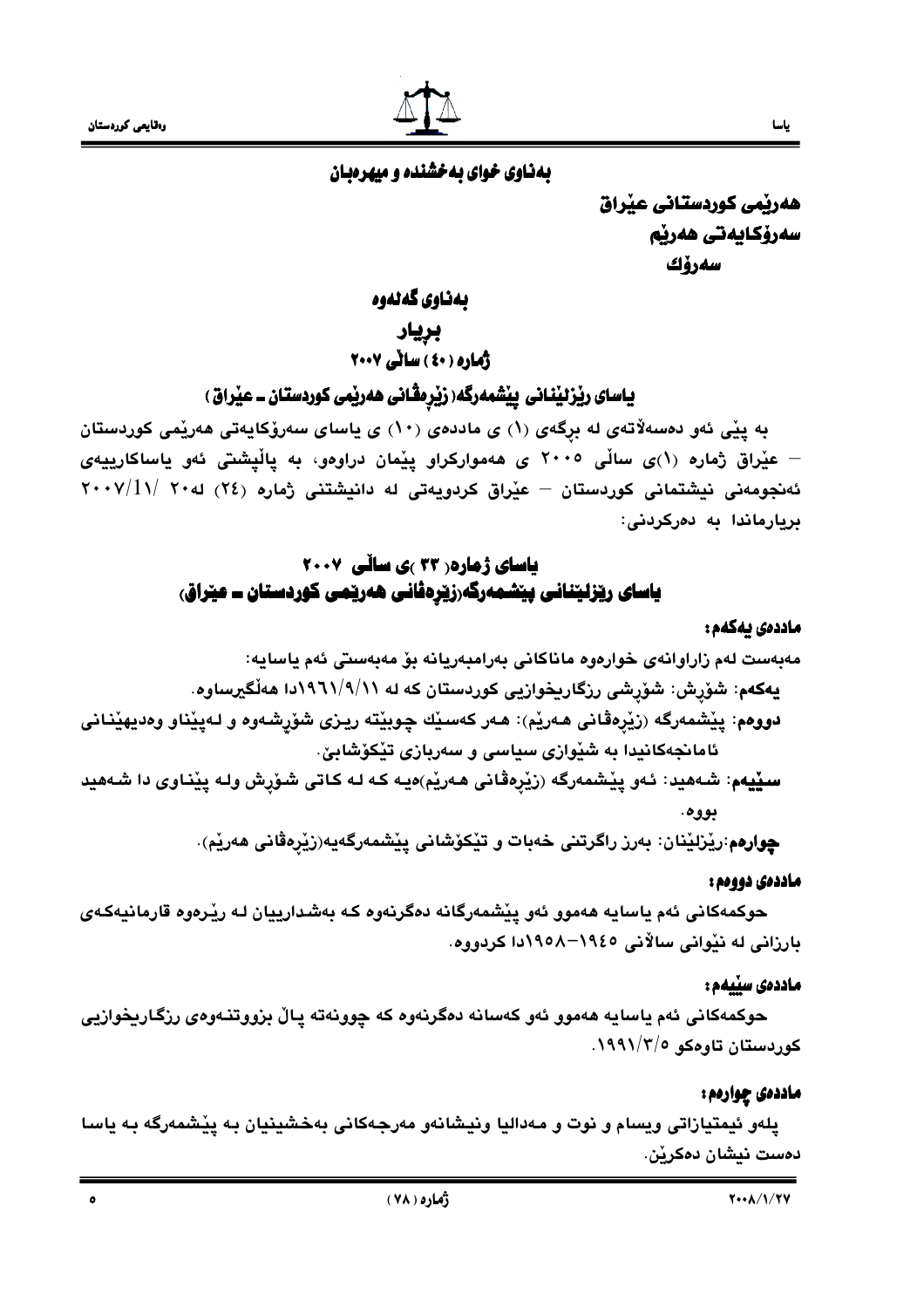

بيان لمجلس الوطني الكوردستان

# ماددەى يينجەم:

ئەو ماوەيەي كە (زێزەڤانى ھەرێم)لە ريزەكانى شۆرشدا بەسەرى بردووە بە خزمەتێكى كردەيى بۆ مەبەستى بەرزكردنەوەي يلە وخانەنشىنى دادەنرىٰ.

#### ماددەى شەشەھ :

ريْزليْنانى ئەو شەھيدانەى كە گيانى خۆيان بەخت كردووه لـه پيْناوى شۆرش و ئـەو پيْشمەرگە کهمئهندامانهی دوای ئهو میْژووهی که له ماددهی سیّیهمی ئهم یاسایهدا دیاری کراوه به پیّرهویّکی تايبەت جێبەجێ دەكرێ.

## ماددەى جەەتتەم :

يێويسته لەسەر وەزيرى يێشمەرگە رێنمايي يێويست بۆ ئاسانكارى جێبەجێ كردنى حوكمەكانى ئەم ياسايە دەربچوێنێ.

## ماددەى ھەشتەم :

ياساي ريْزليْناني يِيْشمەرگە ژمارە(٩)ي سالّي ١٩٩٢ هەڵدەوەشيْتەوەو ئەم ياسايە جِيْي دەگريْتەوە.

# ماددەى نۆىمە:

كار به هيچ دەقێكى ياسايى يا بريارێك ناكرىٚ گەر لەگەلْ حوكمەكانى ئەم ياسايە ناكۆك بێت.

## ماددەى دەبەم :

يێويسته لەسەر ئەنجومەنى وەزيران و لايەنە يەيوەنديدارەكان حوكمەكانى ئەم ياسايە جێبەجىٚ بكەن.

## ماددەى يازدەم :

ئهم ياسايه له رۆژى دەرچوونيەوە جێبەجێ دەكرىّ و لـه رۆژنامـەي فـەرمى (وەقـائيعى كوردسـتان) دا دلاو دەكر ئتەوھ.

# مسعود بارزاني سەروكى ھەرتمى كوردستان-عنراق

# هەولێر

٦/بەفرانبار/ ٢٧٠٧ كۈردى ۲۷/کانوونی په کهم / ۲۰۰۷ زایینی ١٨ /ذو الحجة/ ١٤٢٨ كوّجى

# – هۆيە ييويستييەكانى دەرجوونى ئەم ياسايە –

لهبهر گرنگی ورِوْلّی پِیْشمەرگە لە بزووتنەوەی رزگاریخوازیی کوردستان و نرخدانان بۆ ئەرك و خەباتى قارەمانييان و بۆ رێزلێنان لە قوربانى دانەكەيان و رژانى خوێنى ياكيان لە يێناوى ئامانج و ئاواتی بزووتنهوهی رزگاریخوازیی گهلی کوردستان و بۆ دەستنیشان کردنی ماف و ئیمتیازاتی ماددی و مەعنەوييان ئەم ياسايە دەرچوێنرا.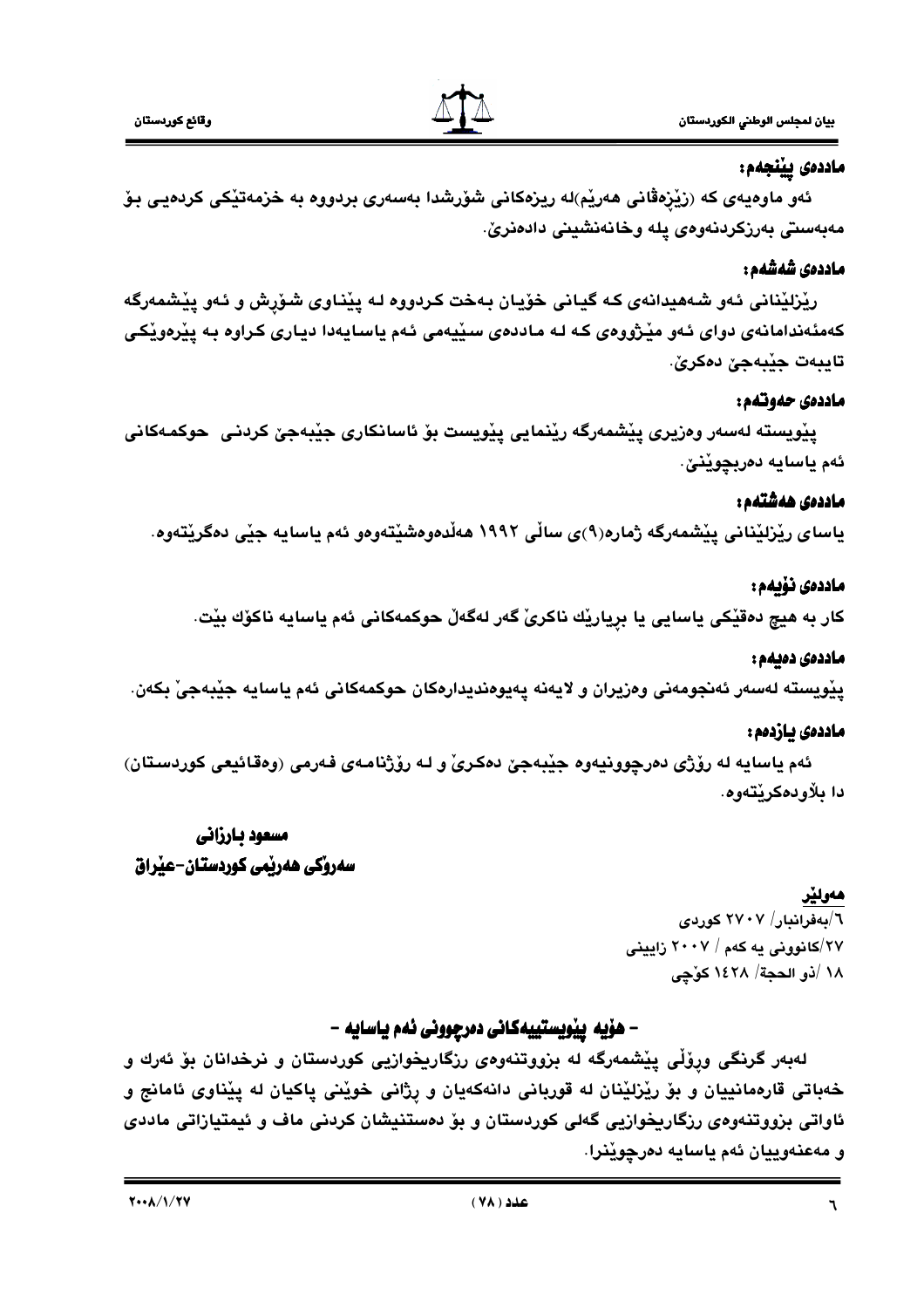

# بهذاوي خواي به خشندهو ميهرهبان

هەرپمى كوردستانى عيراق سەرۆكايەتى ھەرپە سەرۆك

# بەناوي گەنەوە

بريار ژماره ( ٤١ ) ساٽي ٢٠٠٧

# ياساى خانەنشينى كەمئەندامانى ييشمەرگە ( زَيْرِ مِقَانى هەرپْمى كوردستان ــ عيْراق )

به پێی ئەو دەسەلاتەی لە بړگەی (۱) ی ماددەی (۱۰) ی ياسای سەرۆكايەتی ھەرێمی كوردستان – عیْراق ژماره (۱)ی سالْی ۲۰۰۵ ی هەموارکراو ییْمان دراوەو، به یالْیشتی ئەو یاساکارییەی ئەنجومەنى نيشتمانى كوردستان – عيْراق كردويەتى لە دانيشتنى ژمارە (٢٥) لە٢١ /٢٠٠٧ /٢ بريارماندا به دەركردنى:

# **یاسای ژماره ( ۲۶ )ی سائی ۲۰۰۷** یـــــاســـای خـــانەنشـــــینی کــەم ئەندامانی پی٘شمـــەرگــ <u>(زی</u>رِدڤانی هەریمی کوردستان ــ عیراق)

#### ماددەى يەكەم :

يٽِـشمەرگە(زێرەڤـانى ھـەرێم)ى كەمئەنـدام: ئـەو يێـشمەرگەپە پـە كـە لـە كـاتى جێبـەجێكردنى ئەركەكانى يان لە يێناويدا تووشى كەمئەندامى ھەميشەيى بووەو رێى لێدەگرى خزمەتگوزارييەكەي جێبەجێ بکات.

#### ماددەى دووەم :

یپْشمەرگە(زیْرەڤانی ھەریْم)ی کە تووشی کەمئەندامیەکی ھەمیشەیی بووە لەم دوو بارەدا خانەنشين دەكرێ:–

- يەكەم: ئەگەر پلەي پەككەوتنەكەي كەيشتە $\langle \cdot \circ \rangle$ و بەرەوسەرەوە، بـەپێى راپـۆرتێكى پزيـشكى كـە له ليژنهي يزيشكي تايبهت دهرچووبيْت.
- دووهم: ئەگەر يەكێك لە ئەندامە ديارەكانى (لەلايەنى ئۆرگانى يان فرمانى)لـە دەستدابىّ جا يلـەي يەككەوتنەكەي ھەرچەندە بێت.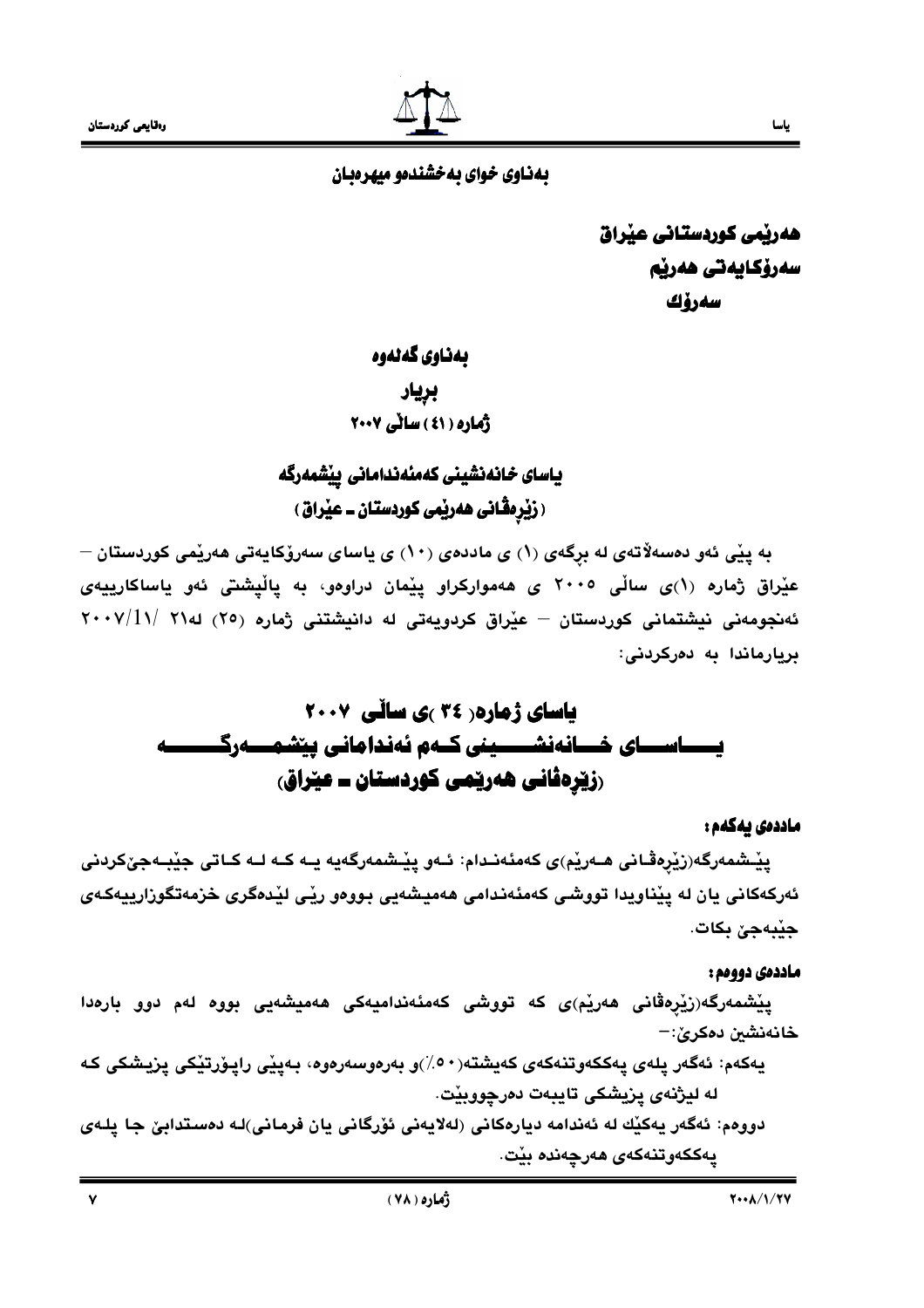#### ماددەى سێيەم :

- يەكەم: بۆ يێشمەرگە(زێرەڤانى ھەرێم)ى كـە مئەندام مووچەيەكى خانەنشينى خـەرج دەكـرىّ كـە بـە قـهدمر دوامووڃـه و دمرماڵـهكانى بيّـت كـه لـهكاتى خزمهتكردنيـدا ومريـدمگرت، هــهرومها دەرماڵەي كەمئەنداميەكەشى بەييى يلەي يەككەوتنەكەي بۆ خەرج دەكرىّ.
- دووهم: ییشمهرگه(زیرهڤانی هـهریم) کـه لـه مهیـدانی شـهردا تووشـی کهمئهنـدامی بووبـێ ویلـهی يەككەوتەييەكەي گەيشتېيتە $(0 \cdot)$ و بەرەوسەرەوە ، يايەيەكى بەرزترى ييدەدرى و مووجەي خانەنـشينيەكەي لەسـەر بنـڃينەي يايـەي نـوێي بـۆ خـەرج دەكـرێ، لەگـەڵ خـەرج كردنـي پاداشتی تايبەت بە رێزلێنانەكەی كە لە ئەنجامی ئەو قارەمانيەتيانەدا لە مەيدانى شەردا نواندوويەتى.
- سێیهم: پێشمەرگە (زێڕەڤانی ھەرێم)ی کە بە رێژ*ەی(۱۰۰٪)*تووشی کەمئەندامی بووە لە مەيدانی شەردا، دوو پايەى بەرزترى پێدەدرێ و مووچەو دەرماڵە تايبەتيەكان بە رێزلێنانى سەبارەت به نواندنی قارهمانیهتیهکانی له مهیدانی شهردا بۆ خەرج دەكرێ.
- چوارهم: ههموو ئهو پارانهي كه لهدوا مووچهي له ماوهي ههژده مانگ وهري دهگرت وهك پاداشت بـوّ يەكجار بۆي خەرج دەكرىّ.
- یپْنجهم: ئەو یپْشمەرگە (زِیْرەڤانی ھەرپْم) ـە كەمئەندامەی كـە برگـەی (دووەم)لـە ماددەی (دووەم)ی ئـهم ياسـايه دەيگرێتـهوه، دەرماڵـهى كەمئەنـدامى بـه رێـژەى (٥٠٪)يەنـڃا لەسـەد ھـﻪموو مووجهکهي بو خهرج دهکري.

## ماددهی چواردم :

يِيْـشمەرگە(زِيْرەڤـانى ھـەریْم)ى كەمئەنـدام كــە پلــەي پەككەوتنەكــەي لــە نیْـوان (٢٥٪–٤٩٪)يــە، دەنێـردرێ بــۆ يــەكێك لــه يەكــە جێڲيرەكــانى تايبــەت بــەھێزى پێـشمەرگەي كوردســتان (زێرەڤـانى هـەرێم)پـاخود بـەيێى ياسـاى خزمـەت و خانەنـشينى يێـشمەرگە(زێرەڤـانى هـەرێم) مامەڵـەي لەگەڵـدا دەكريْت و، ئەمەش لەسەر داواي خۆي دەبيّت.

## ماددەى يېنجەم:

پێشمەرگە (زێزەڤانى ھەرێم)ى كەمئەندام كە حوكمەكانى ئەم ياسايە دەيگرێتەوە بە شەھيد تۆمار دهکريْت ئەگەر كۆچى دوايى كردو بەم شَيْوەيەي خوارەوە:

يەكەم: ئەگەر لە ئەنجامى شەردا تووشى يەككەوتەيى بوو، ئەوا دۆسيەكەي بۆ وەزارەتى كاروبارى شەھيدو ئەنفالكراوەكان دەنێردرێ و بۆ ياشەنشينەكانى مووچەو دەرماڵەكانى خەرج دەكرێ، هەروەھا دەرماڵەي تايبەت بە ئەندام لە دەست دراوانيشى يێدەدرێ ھەروەك چۆن يێش كۆچى دوابي وەربدەگرت.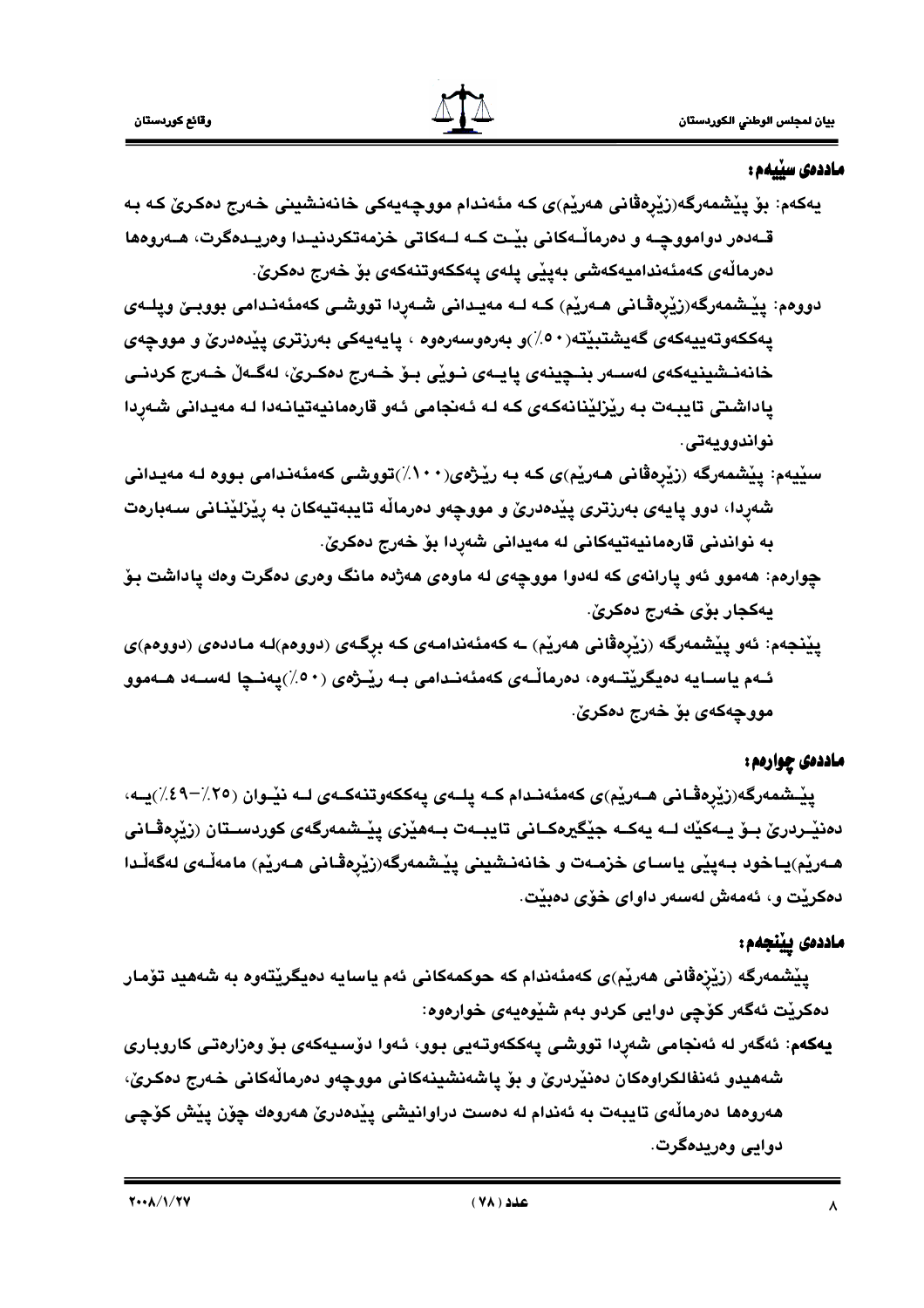

دووهم: ئەگـەر لـﻪ كـﺎﺗـﻰ ﺧﺰﻣـﻪﺗﻜﺮﺩﻧـﻰ ﻳـﺎﻥ ﺑـﻪ ﻫﯚﻳـﻪﻭﻩ ﺗﻮﻭﺷـﻰ ﻳﻪﻛﻜﻪﻭﺗـﻪﻳﻰ ﺑـﻮﻭ، ﺋـﻪﻭﺍ ﺩﯙﺳـﻴﻪﻛﻪﻱ دەنێىردرێ بىۆ وەزارەتـى كاروبـارى شـەھيدو ئـەنفالكراوەكان و مووچـەو دەرمالْەكانيىشى بـۆ ياشەنشينەكانى خەرج دەكرين كە ييش كۆچى دوايى وەرى دەگرت.

#### ماددەى شەشەم :

- يەكـەم: يێويـستە دەزگـا يەيوەنديـدارەكان يێويـستيەكانى ژيـان و ھۆيـەكانى حەسـانەوە بـە جۆرێك فەراھەم بكەن كە لەگەلْ يەككەوتنەكەي يێشمەرگە( زيرەڤانى ھەرێم)دا بگونجىْ.
- دوومم: يەكێكى يارمەتيدەر دادەمەزرىٰ بۆ ئەو يێشمەرگە(زيرەڤانى ھەرێم) ـە كـە يەككەوتەييەكـەي تهواو له (۱۰۰٪)ه و له کاتي تووش بووني به نهخوشي ئيفليجي تهواو يا ههردوو لاقي له سەرووي چۆكەوە يا دەستەكانى يا چاوەكانى لە دەستدابىّ ياخود بەھۆي يێكانـەوە تووشى نەخۆشى شيزۆفرينيابووبێ.
- سێيەم: حکومەتى ھەرێم بەرپرسىيى چارەسەركردنى كەمئەندام لـە يێشمەرگە (زێرەڤانى ھەرێم) دەگريتە ئەستۆ، لەگەلْ شياندنى و ھەولْدان بۆ گەراندنەوەي بە شىيوەيەكى سروشتى بۆ ناو كۆمەڵگا.
- چوارەم: مووچەي پێشمەرگە(زێرەڤانى ھەرێم) ي كەمئەندام بە ھەمان زيادەي كە بەسەر مووچەي يێـشمهرگهی بـهردهوام لــه خزمهتـدادیٚ زیْـده دهکـریٰ، لــه بـاری هــهر گۆرِانکارييــهك کــه لــه سيستەمى مووچەكان بەپێى پلەو پايە روودەدات.

#### ماددەى حەوتەم :

- ییْشمەرگە( زیرەڤانی ھەریْم)ی کەمئەندام ئەم ماف و ئیمتیازاتانەی خوارەوەی ھەيە:. يەكەم: چارەسەر كردنى بەخۆرايى لە نەخۆشخانەكاندا.
- دووهم: داشـکاندنی نرخـی پلـیتی سـهفهر کـردن لـه نـاو هـهریم و دمرهوهیـدا بـه ریـْژهی (۳۰٪) و بـوّ هەموو جۆرى هۆيەكانى گواستنەوه.
	- سێيەم: لێبوردن له قازانجي ياسايي كه دێته سەر ئەو پێشينە(سلفه)يەي كە بۆي خەرج دەكرێت. چوارهم: ماڨ فێرکردنی به خوّرایی له ههموو قوّناغهکانی خوێندندا بوّ هاوسهرو مندالْهکانی ههیه. يێنجهم: کارکردن له يێناوي دابين کردني پهکهپهکي نيشتهجيٰ بووني شياو بوي.

#### ماددەى ھەشتەم :

یاسای ری٘زلیٚنانی ییٚشمەرگەی ژمارە(۷)ی سالْی ۲۰۰۰ هەلْدەوەشیٚتەوە و ئەم یاسایە جیٚی دەگرنتەوە.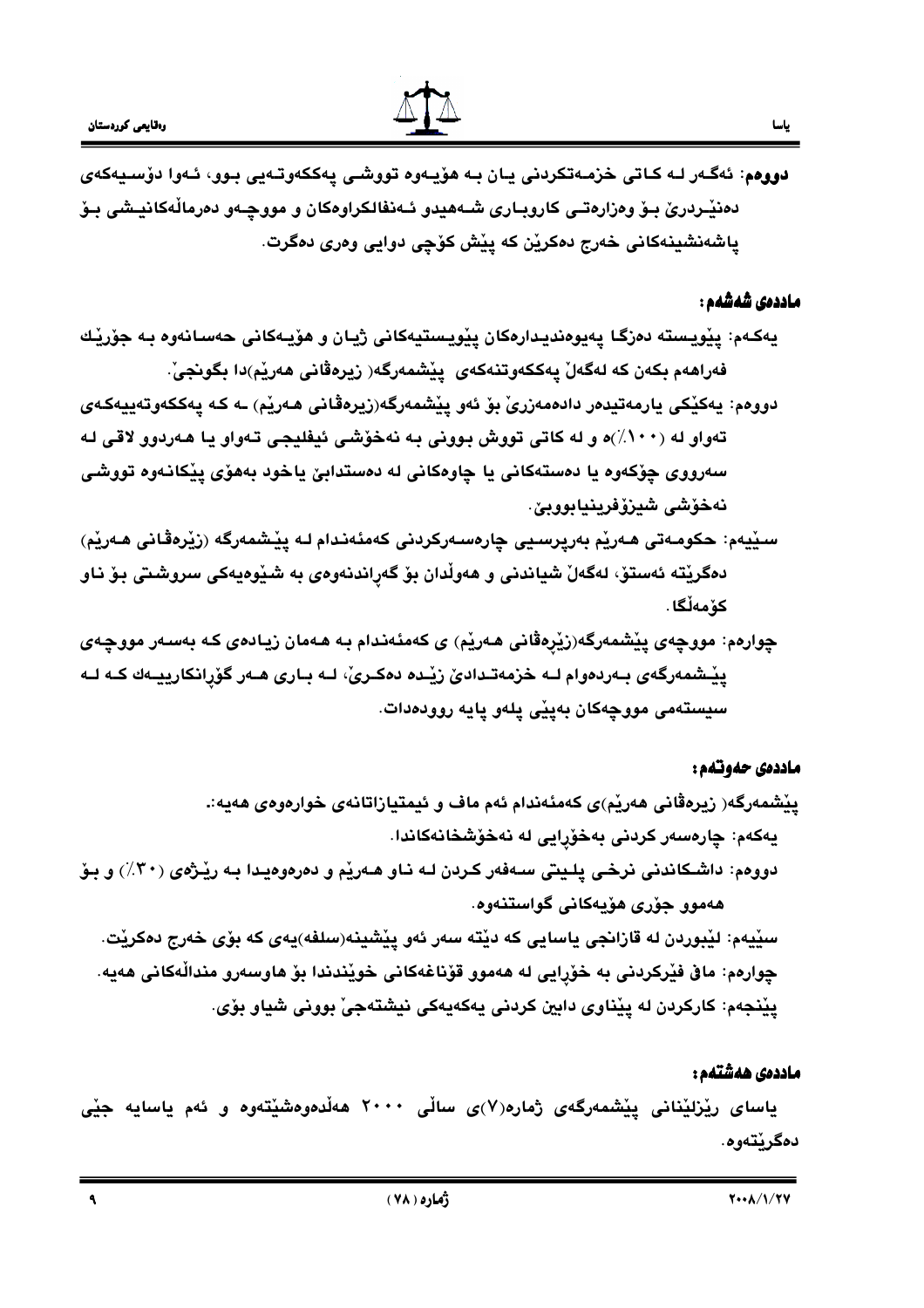## ماددەى نۆبەم :

پێویـسته لهسـهر ئهنجومـهنى وهزیـران و لایهنـه پهیوهندیـدارهكان پـیرهوو رێنمـایى پێویـست بـوّ ئاسانكاريي جِيْبِهجِيْ كردني حوكمهكاني ئهم ياسايه دەربچويْنن.

## ماددەى دەيەم :

كار به هيچ دەقێكى ياسايى يا بڕيارێك ناكرىٚ گەر لەگەلْ حوكمەكانى ئەم ياسايە ناكۆك بىْ

# ماددەى يازدەم :

ئهم ياسايه له رۆژي بلاْوكردنەوەي له رۆژنامەي فەرمى (وەقائعى كوردستان)دا جێبەجىٚ دەكرىٰ ـ

# مسعود بارزاني سەروكى ھەربمى كوردستان-عبراق

# هەولێر

٦/بەفرانبار/ ٢٧٠٧ كوردى ۲۷/کانوونی په کهم / ۲۰۰۷ زابینی ١٨ /ذو الحجة/ ١٤٢٨ كوَّجي

# هۆيە يێويستيەكانى دەرجواندنى ئەم ياسايە

بـۆ رێزلێنـان لـه دەورى قارەمانيـەتى و تێكۆشـانى يێـشمەرگە(زێرەڤانى ھـەرێم) كـه لەگـەلٚ هەڵگیرسانی شۆرشی رزگاریخوازی کوردستانەوه نواندوویەتی و بۆ رێزلێنان له قوربانیانیان که لـه يێنـاوي بـهديهێناني ئامانجـهکاني گـهلي کوردسـتان يێشکهشي کـردوومو، لهبـهر ئـهومي ئـهو كەسەي لەو خەباتگێرانەدا تووشى يەككەوتەيى بووە و تواناي بەردەوامبوونى لە خزمەتكردن لە ريــزي پيْـشمەرگەي كوردسـتاندا نــەماوەو لەبــەر پيْويــستييان بــە چارەســەر كــردن و شــياندن و چـاودێری کردنــی تایبــهتی و حهســانهوه و ژیــانێکی خــو٘ش ههیــه و بــوّ دابــین کردنــی مــاق خانەنشينيان، ئەم ياسايە دەچوێنرا.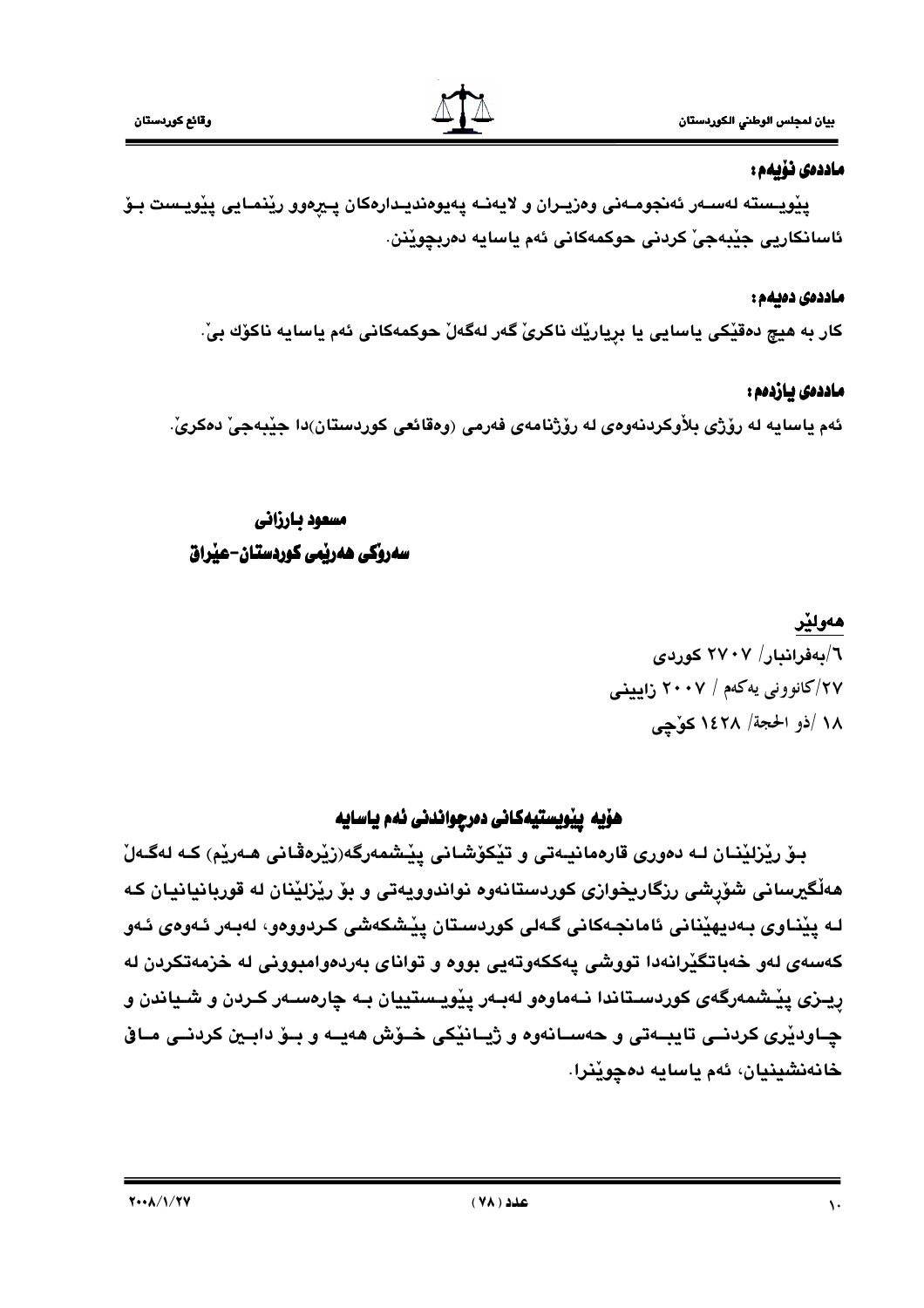

ئه نجومهني نيشتماني كوردستان-عيراق بەرپوەبەرايەتى كاروبارى ئە نجومەن

> أماره: ٢/٣/٤ ريكەوتى:٧٠١/١/٢٠٠٨

بسەيسسان ژهاره (۱) ساڵی ۲۰۰۸

پشت به حوکمی ماددهی (۸) له یاسای ژماره (٤) ی ســالّی ۱۹۹۹ ﴿ یاسای بلاّوکردنهوه له پۆژنامەي پەسمى ( وەقايعى كوردستان ) دا ﴾، لەبەر ئەوەي كە ھەڵيەكى ماددى لە ماددەي ( دەيەم / يەكەم ) ي ياساي ژمارە (١) ي ســالْي ٢٠٠٥ ﴿ ياساي سەرۆكايەتى ھەرێمى كوردستان–عێراقدا ﴾ روويداوه و راستيەكەشى ئەمەيە:−

ماددەى دەىمم يەكەم : ئەرياسايانەي ئەنجومەنى نيشتمانيى ھەريم داياندەنيْت/سەرۆكى ھەريم لە ماوەي (١٠) رۆژدا له رۆژی ومرگرتنیەوه دەریاندەچوینیّ و ماق ئەوەشى ھەپە ( تانە) لە كۆی ياساكە يان بهشيْكي بدات و رەوانەي ئەنجومەنى بكاتەوە تا چاوى ييْدا بخشيْنيْتەوە، لەم بارەدا بريارى ئەنجومەن بنبرە .

بۆيە بړياردرا ھەڵەي ناوبراو ړاست بكرێتەوە.

فرست احمد عبدالله سکرتیری نه نجومهنی نیشتمانی کوردستان-عیراق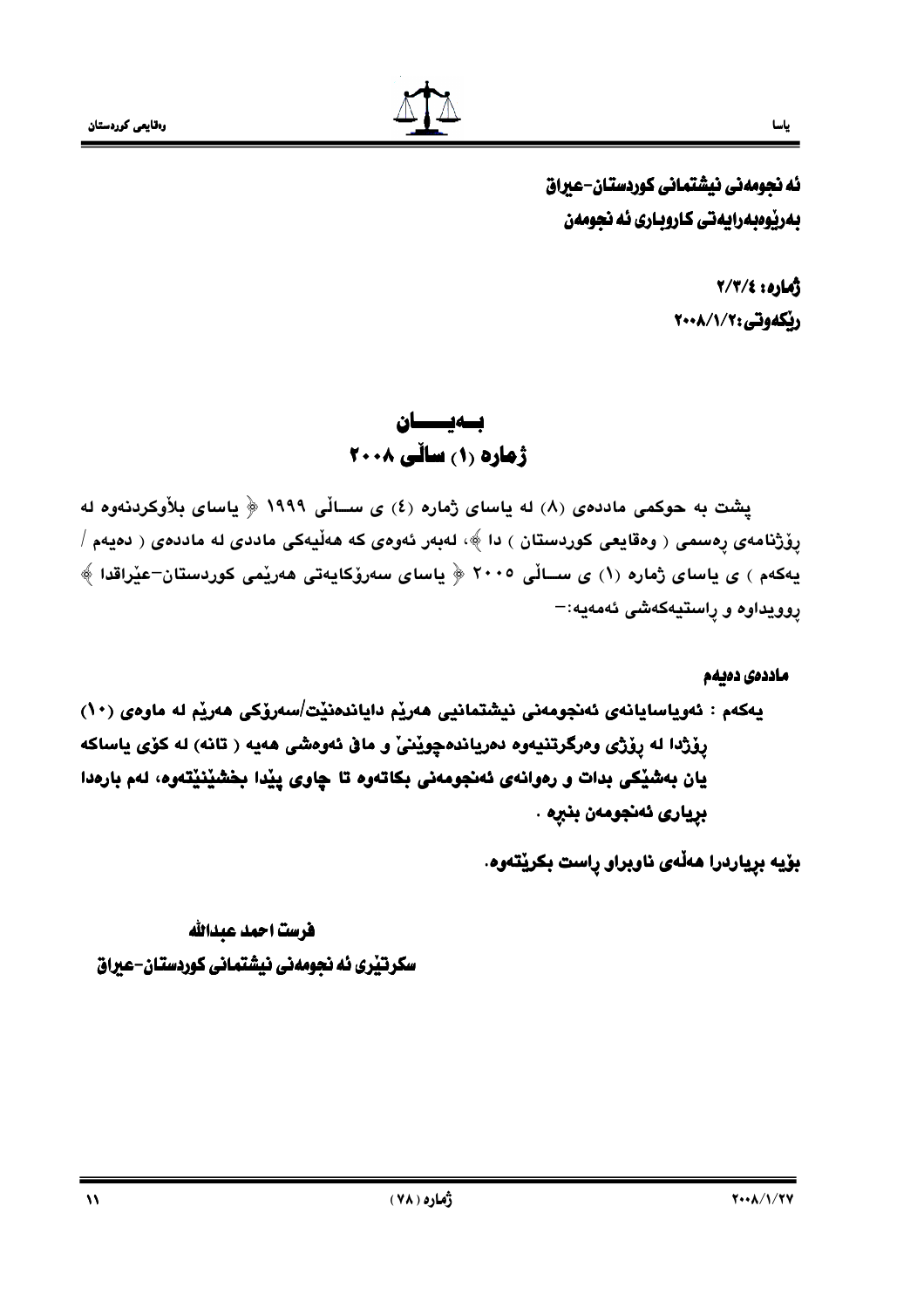# يسم الله الرحمن الرحيم

افليم كوردستان – العراق رئاسة إلاقليم الرئيس

باسم الشعب

# هرار

# رفقه (٣٨) نسنة ٢٠٠٧ قـانون مكـافحة التدخين في افليم كوردستـان ـ العراق

وفقًا للصلاحيات الممنوحة لنا في الفقرة الأولى من المادة العاشرة لقانون رئاسة إقليم كوردستان — العراق رقم (١) لسنة ٢٠٠٥ المعدل و بناءاً على ما شرعه المجلس الوطني لكوردستان — العراق في حلسته المرقمة (٢٢) في ١٤ /٧/١٧- ٢٠ قررنا إصدار:

# قانون رقم (٣١ ) لسنة ٢٠٠٧ قانون مكافحة التدخين في اقليم كوردستان ـ العراق

## المادة الأولى:

يحظر صنع أو استيراد أي نوع من منتجات التبغ أو المتاجرة بها في الاقليم أو عرضها للبيع أو حيازتها بقصد البيع ما لم تكن مطابقة للمواصفات والمعايير الدولية ويعاقب المخالف بغرامة لا تقل عن حمسة ملايين دينار ولا تزيد على عشرين مليون دينار.

# المادة الثانية:

يحظر على الحدث تدخين منتجات التبغ ومشــتقاته أو ممارسة مهنة بيعها وشــــرائها ويعاقب المخالف بعقوبة المخالفة وفق قانون الأحداث رقم ( ٧٦ ) لسنة ١٩٨٣ المعدل.

## المادة الثالثة :

تختص وزارة الصحة بالرقابة على مدى مطابقة السجائر وكافة أنواع التبغ المحلية والمستوردة للمواصفات المبينة في هذا القانون والتعليمات التي تصدر بموجبه مع عدم الإخلال يأحكام القوانين السارية.

# المادة الرابعة:

على كل من يزاول استيراد السجائر أو التبغ أو مشتقاته بقصد البيع أو التخزين الحصول على إجازة أصولية من وزارة التجارة مع الالتزام بالمواصفات والشروط التي تحددها وزارة الصحة والواردة في هذا القانون.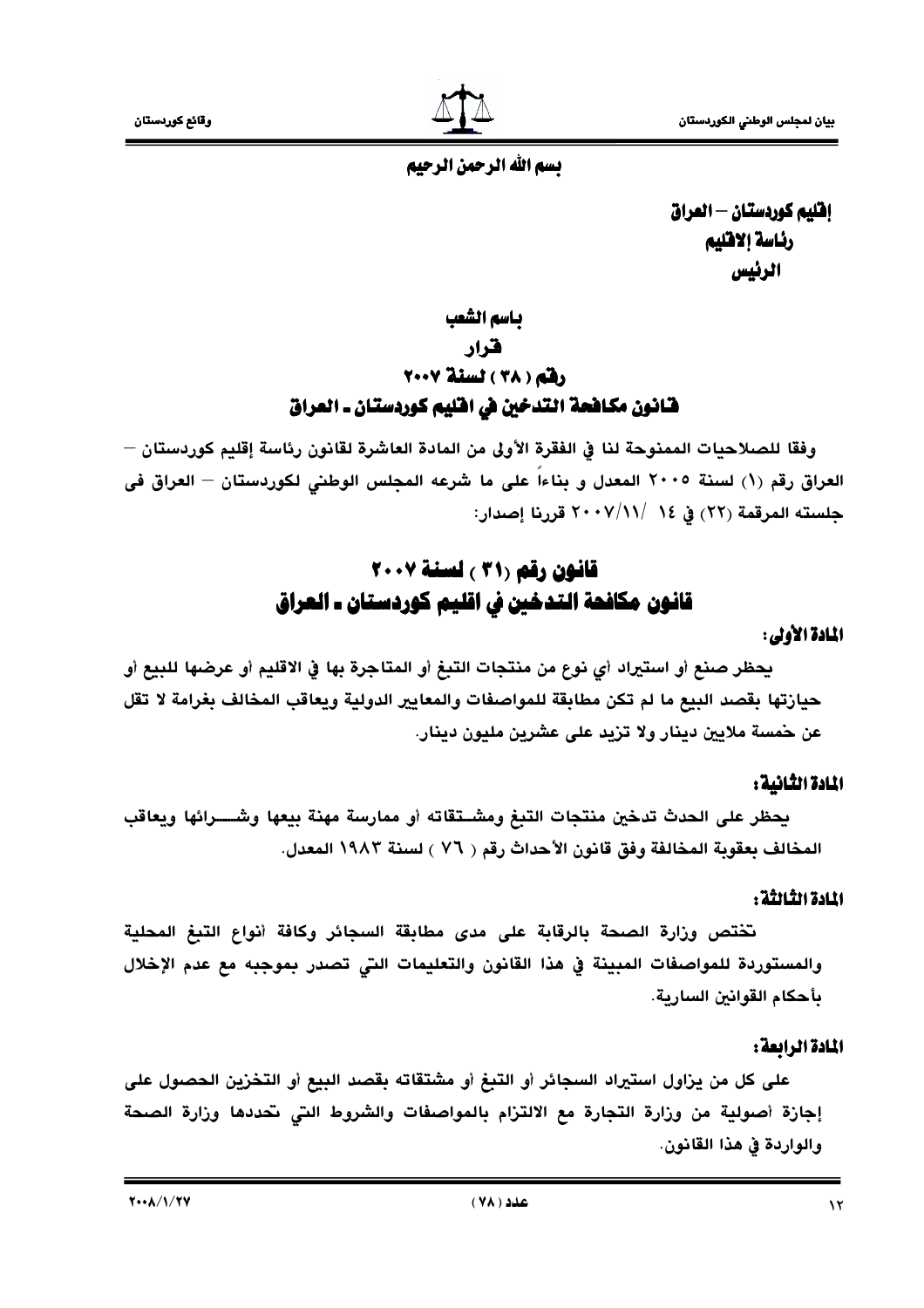#### المادة الخامسة :

#### المادة السادسة :

نحظر الدعاية للسجائر أو التبغ أو مشتقاته في الاقليم في جميع الأماكن وبكافة وسائل الإعلام، ويعاقب المخالف بغرامة لا تقل عن (أربعمائة ألف) دينار ولا تزيد على (مليوني) دينار وإلزامه برفع المخالفة.

#### المادة السابعة :

على المحلات التي تعرض السجائر او التبغ أو مشتقاته للبيع وضع لوحات تتضمن التحذير الصحى الوارد في الفقرة (أولاً/ ٢) من المادة الخامسة بِشكل بارز ومقروء ويعاقب المخالف بغرامة لا تقل عن حمسين ألف دينار ولا تزيد على حمسمائة ألف دينار وفي حالة تكراره للمخالفة يتم غلق محله لمدة شهر واحد وعند تكراره للمرة الثانية تسحب الاجازة منه.

## المادة الثامنة :

٧– المنشآت الصناعية والمطارات ومراكز التسويق التجارية.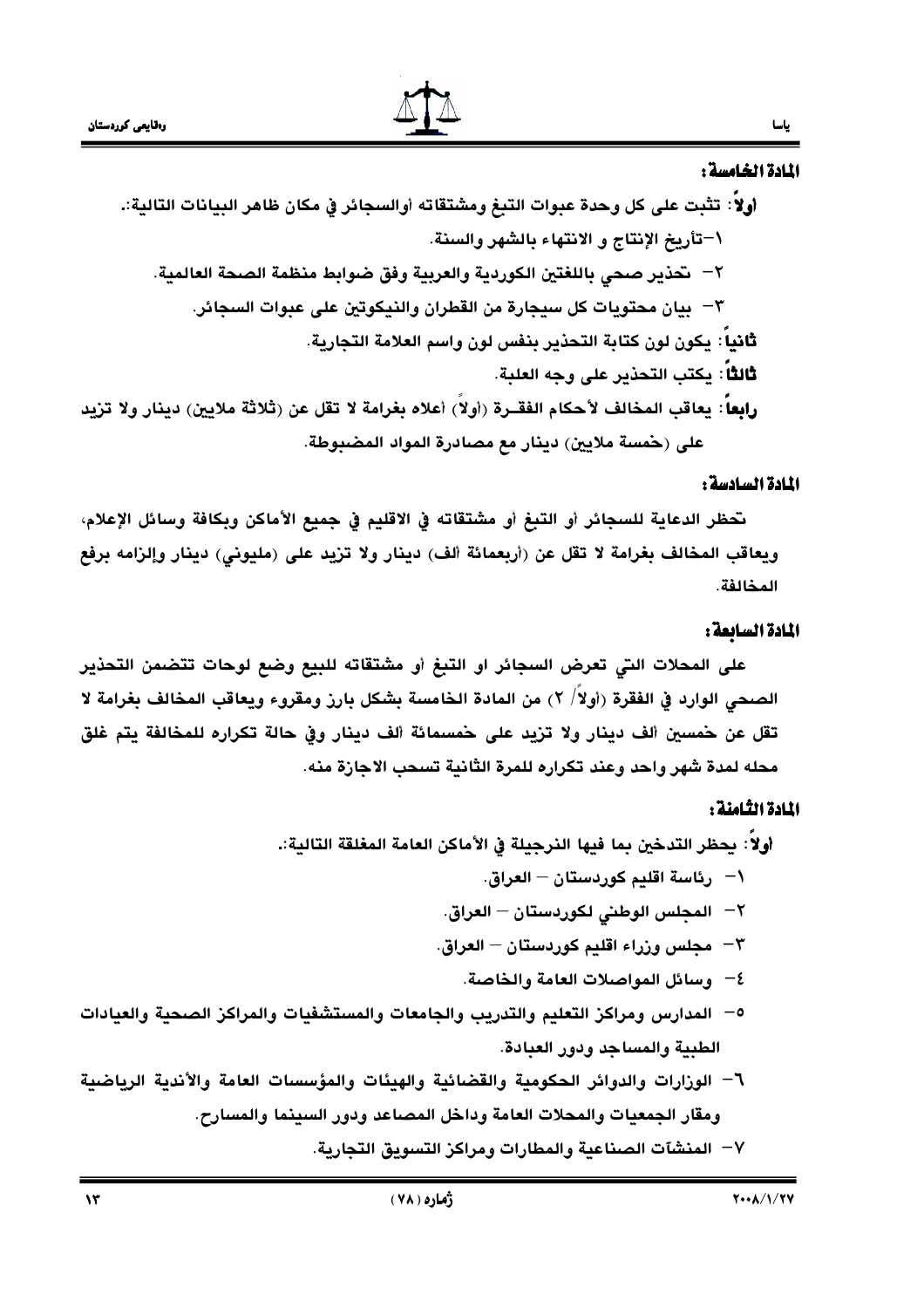



٨− المطاعم والمخابِرْ والمقاهي والمحال التي تقدم الطعام أو الشراب للجمهور.

٩– محطات التعبئة والتزود بالوقود.

ثانياً : يعاقب المخالف لحكم الفقرة (أولا) أعلاه بغرامة قدرها (عشرة آلاف)دينار.

ثالثًا: لمجلس الورراء إضافة أماكن أخرى يحظر فيها التدخين.

رابِعا : يجوز تخصيص أماكن خاصة للتدخين، في الأماكن الواردة في الفقرة (أولا) من هذه المادة.

## المادة التاسمة :

تقوم وزارة الصناعة بالتنسيق مع وزارة الصحة باجراء الرقابة النوعية على التبوغ المحلية للتأكد من مطابقتها للمواصفات المعمول بها دوليا.

## المادة العاشرة:

تقوم وزارة الصحة بالتنسيق مع الوزارات ذات العلاقة بالتوعية الصحية لحظر التدخين بجميع الوسائل.

## المادة الحادية عشرة:

على وزير الصحة إصدار التعليمات اللازمة لتسهيل تنفيذ أحكام هذا القانون.

# المادة الثانية عشرة:

على مجلس الوزراء والجهات ذات العلاقة تنفيذ أحكام هذا القانون.

## المادة الثالثة عشرة:

ينفذ هذا القانون اعتباراً من ٣١ شـهر مايس ٢٠٠٨ اليوم العالمي لمكافحة التدخين وينشر في الجريدة الرسمية (وقائع كوردستان).

# مسعود بارزاني رئيس إفليم كوردستان-العراق

# هەولپر

٦/بەفرانبار/ ٢٧٠٧ كوردية ٢٧/كانون الاول / ٢٠٠٧ مىلادىة. ١٨ /ذو الحجة/ ١٤٢٨ هجرية.

# الأسباب الموجبة

من أجل المصلحة العامة وحماية المواطنين من الأخطار التي يتعرض لها جراء التدخين ومن أجل مجتمع صــحى خال من التدخين وبيئة نقية وصــحية للمواطنين وبغية وضع ضوابط لحظر التدخين ومنعها في الأماكن العامة المغلقة وحظر الإعلان والدعاية للتبغ ومشتقاته فقد شرع هذا القانون.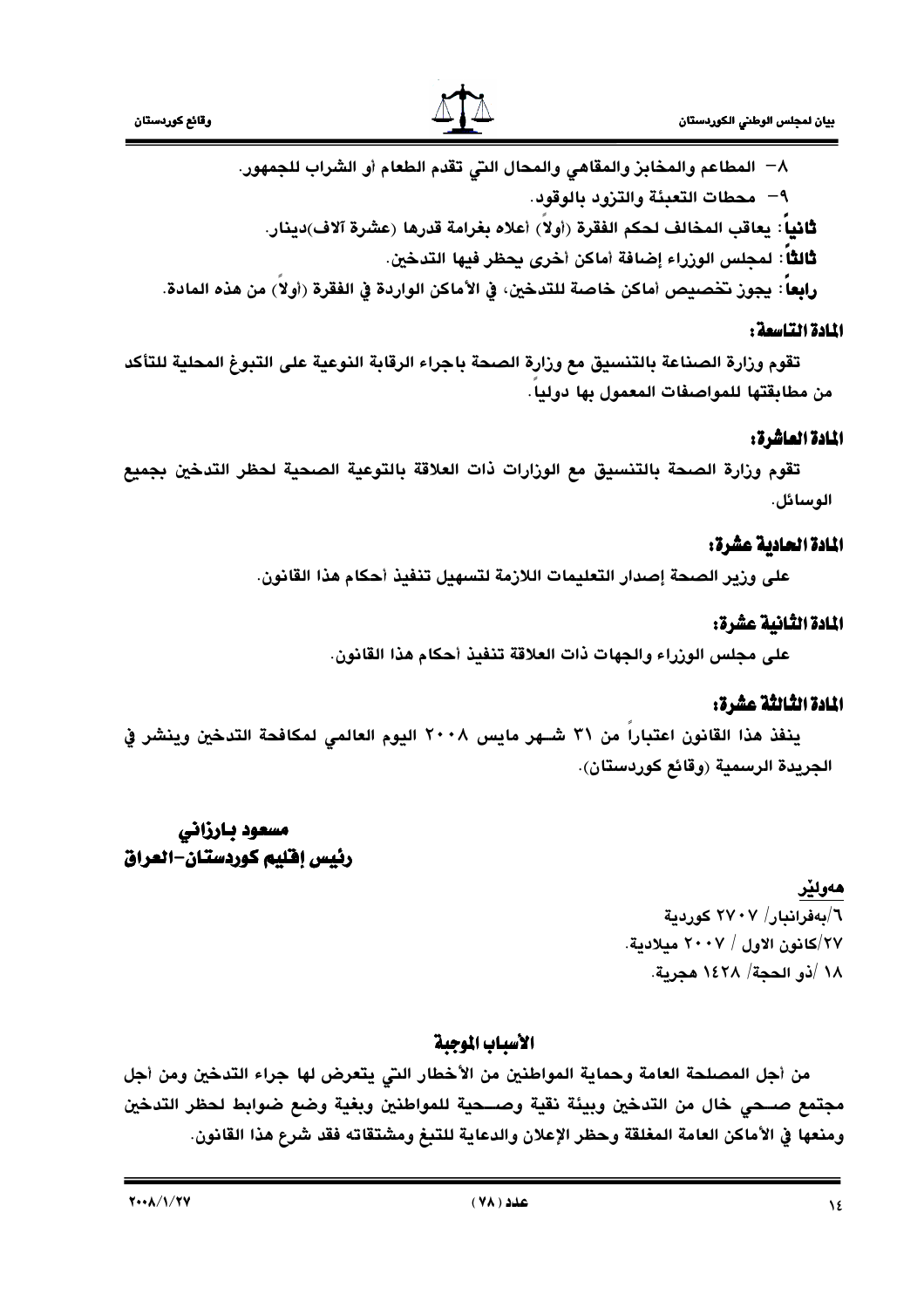

إفليم كوردستان — العراق رئاسة إلاقليم الرئيس

باسم الشعب

## هرار

# رفق (٤٠) لسنة ٢٠٠٧

# قانون تكريم الييْشمەرگـــــه( حرس افليم كوردستان ـ العراق )

وفقًا للصلاحيات الممنوحة لنا في الفقرة الأولى من المادة العاشرة لقانون رئاسة إقليم كوردستان — العراق رقم (١) لسنة ٢٠٠٥ المعدل و بناءاً على ما شرعه المجلس الوطني لكوردستان — العراق في جلسته المرقمة (٢٤) في ٢٠ /١١// ٢٠٠٧ قررنا إصدار:

# قانون رقم (٣٣ ) لسنة ٢٠٠٧ قانون تكريم الييتشمەركـەرحرس إقليم كوردستان ـ العراق،

# المادة الأولى:

# المادة الثانية:

تسرى أحكام هذا القانون على الييْشمەرگه الذين اشتركوا في المسيرة البطولية البارزانية بين عامی ١٩٤٥ / ١٩٥٨.

## المادة الثالثة :

تسرى أحكام هذا القانون على الذين التحقوا بالحركة التحررية الكوردستانية لغاية ١٩٩١/٣/٥.

# المادة الرائعة :

تحدد درجات وامتيازات الأوسمة والأنواط والمداليات والنياشين وشروط منحها للييشمەرگه بقانون.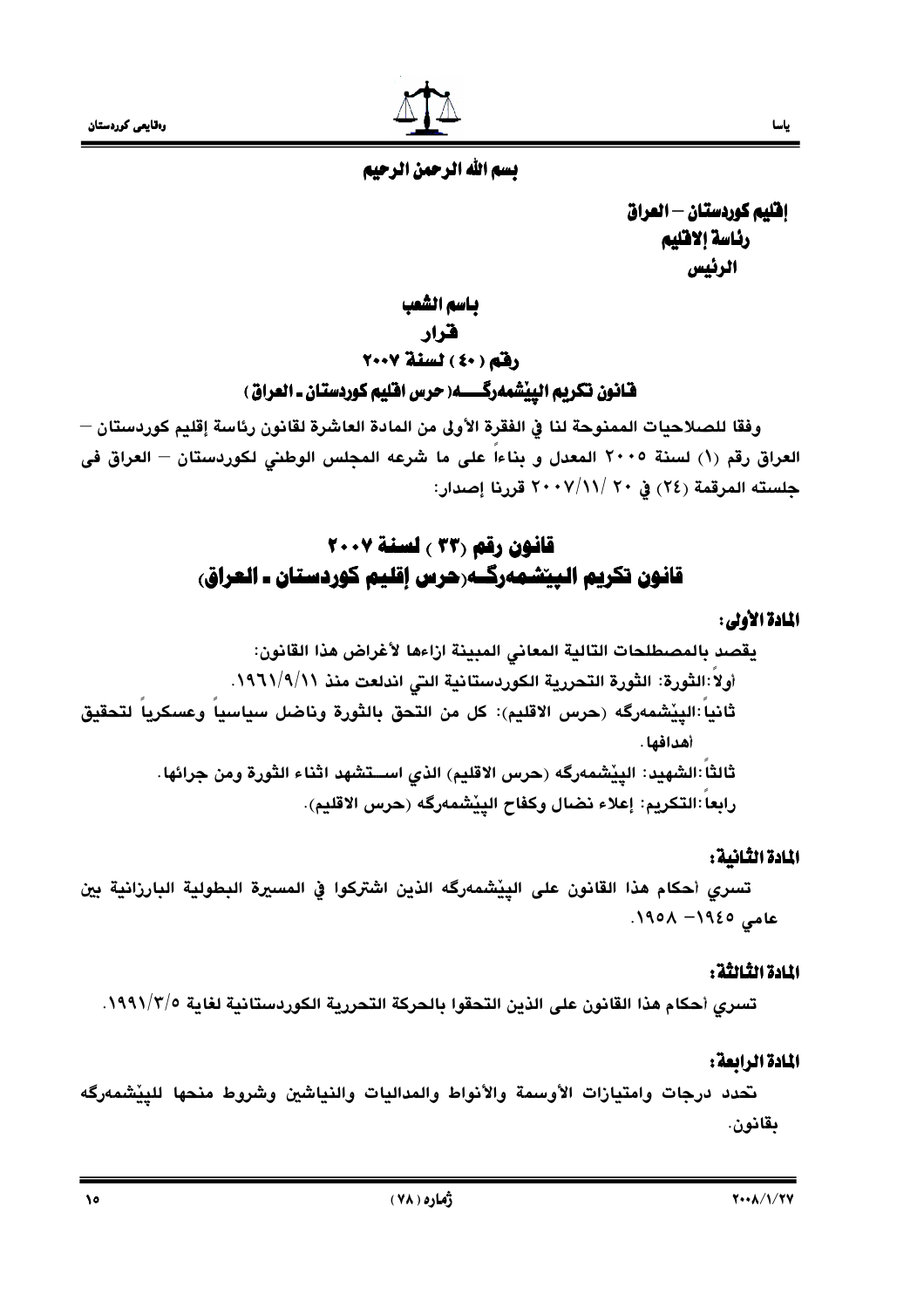

# المادة الخامسة :

تعتبر الفترة التي قضاها (حرس الاقليم)في صفوف الثورة خدمة فعلية لأغراض الترفيع والتقاعد.

# المادة السادسة :

يتم تكريم الشهداء الذين قدموا أرواحهم في سبيل الثورة و الييْشمەرگه المعوقين بعد التاريخ المحدد في المادة الثَّالثة من هذا القانون بِنظام خاص.

# المادة السائعة:

على ورير الييْشْمەرگە إصدار التعليمات اللارْمة لتسهيل تنفيذ أحكام هذا القانون.

# المادة الثامنة :

يلغي قانون تكريم الييْشمەرگە رقم (٩)لسنة ١٩٩٢ويجل محله هذا القانون.

# المادة التاسمة :

لايعمل بأي نص قانوني أو قرار يتعارض وأحكام هذا القانون.

# المادة العاشرة:

على مجلس الوزراء والجهات ذات العلاقة تنفيذ أحكام هذا القانون.

# المادة الحادية عشرة:

ينفذ هذا القانون اعتباراً من تاريخ إصداره وينشر في الجريدة الرسمية(وقائع كوردستان).

# مسعود بارزانی رئيس إفليم كوردستان -العراق

# هەولپْر

٦/بەفراندار/ ٢٧٠٧ كوردية ٢٧/كانون الاول / ٢٠٠٧ ميلادية. ١٨ /ذو الحجة/ ١٤٢٨ هجرية.

# الأسياب الموجية

نظراً لأهمية ودور الييْشمەرگە في الحركة التحررية الكوردستانية وتثميناً لجهودهم ونضالهم البطولى وتقديراً لتضحياتهم ودمائهم الزكية في سبيل أهداف وتطلعات الحركة التحررية لشعب كوردستان وبغية تحديد حقوقهم وامتيازاتهم المادية والمعنوية فقد شرع هذا القانون.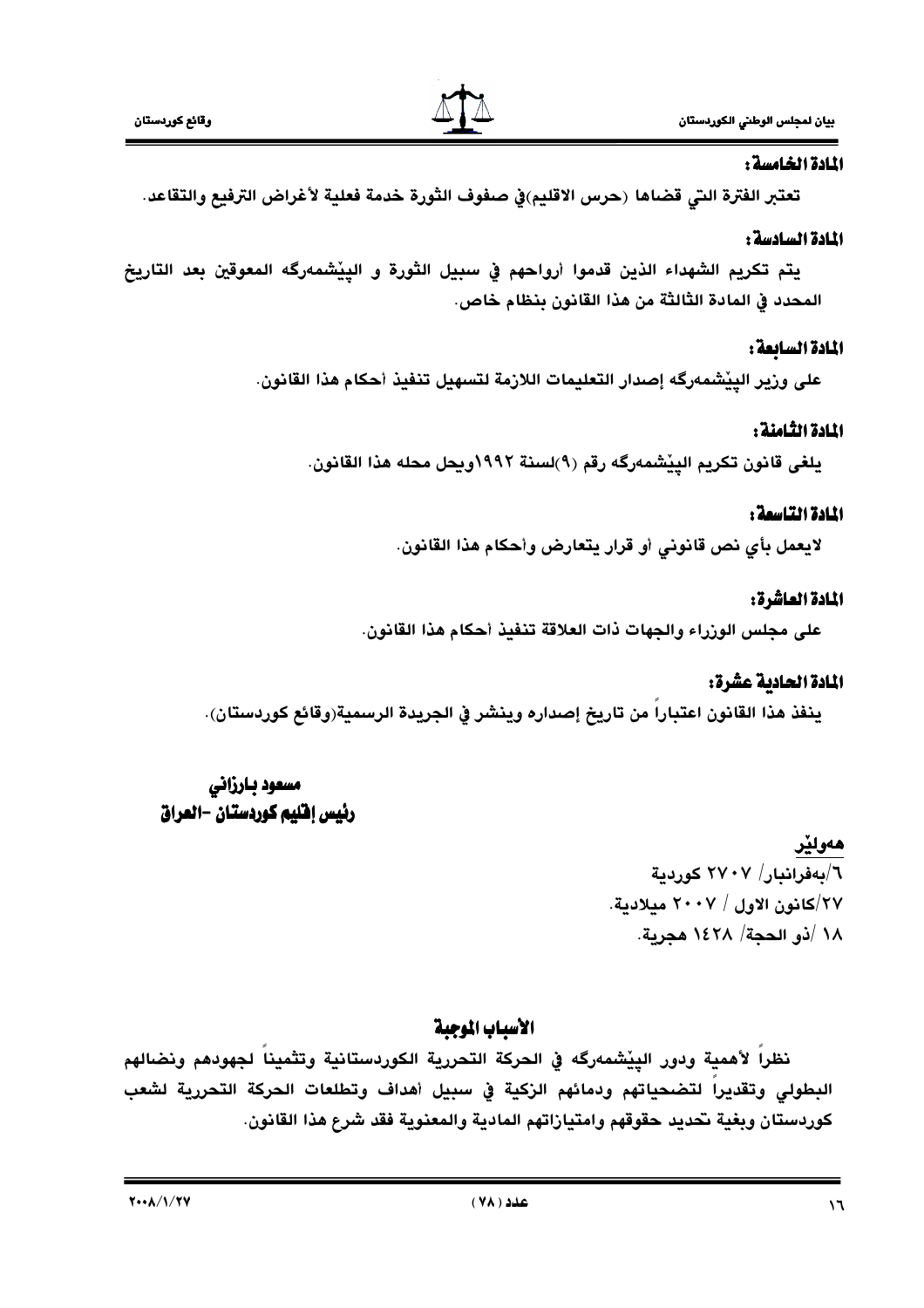

# تسم الله الرحمن الرحيم

إفليم كوردستان - العراق رئاسة إلاقليم الرئيس

باسم الشعب

هرار

رفق ( ٤١ ) لسنة ٢٠٠٧

# قانون تقاعد معوقي الييْشمەرگە( حرس اقليم كوردستان ـ العراق )

وفقًا للصلاحيات الممنوحة لنا في الفقرة الأولى من المادة العاشرة لقانون رئاسة إقليم كوردستان — العراق رقم (١) لسنة ٢٠٠٥ المعدل و بناءاً على ما شرعه المجلس الوطني لكوردستان — العراق فى جلسته المرقمة (٢٥) في ٢٠٠٧/1١/٢١ قررنا إصدار:

# قانون رقم (٣٤ ) لسنة ٢٠٠٧ قانون تقاعد معوقي الييشمەرگەرحرس اقليم كوردستان ـ العراق،

#### المادة الأولى:

الييْشْمەرگە (حرس الاقليم)المعوق: هو الذي أصيب أثناء اداءه الخدمة أو جرائها بعجز دائمي يعيق اداءه الخدمة.

#### المادة الثانية :

يجال الييْشمەرگە (حرس الاقليم)المصاب بعجز دائم على التقاعد في الحالتين التاليتين: أولا: إذا بلغت درجة عجزه (٥٠/)فما فوق و بموجب تقرير طبي صادر من لجنة طبية مختصة. ثانيا : إذا فقد أحد أعضائه الظاهرية(من الجانب العضوى أو الوظيفي)مهما كانت درجة عجزه.

# المادة الثالثة :

أولاً:يصرف للييْشمەرگە (حرس الاقليم)المعوق راتباً تقاعدياً يساوى آخر ما كان يتقاضاه من راتب ومخصصات أثناء خدمته كما تصرف له مخصصات المعوق وحسب نسبة درجة عجزه. ثانياً :يمنح الييْشمەرگە (حرس الاقليم)الذي أصيب بعوق في ساحة القتال وبلغت درجة عجزه(٥٠/٠) فما فوق رتبة أعلى ويصرف راتبه التقاعدي على أساس الرتبة الجديدة مع صرف المكافآت الخاصة بتكريمه نتيجة البطولات التي خاضها في سوح القتال.

- ثالثاً :يمنح الييْشمەرگە (حرس الاقليم) المصاب بعوق بنسبة (١٠٠٪)في ساحة القتال رتبتين أعلى ويصرف له الراتب والمخصصات الخاصة بتكريمه بسبب البطولات التي خاضها في سوح القتال.
- رابعا يصرف له مجموع ما كان يتقاضاه من آخر راتب خلال شانية عشر شهراً كمكافأة ولمرة واحدة.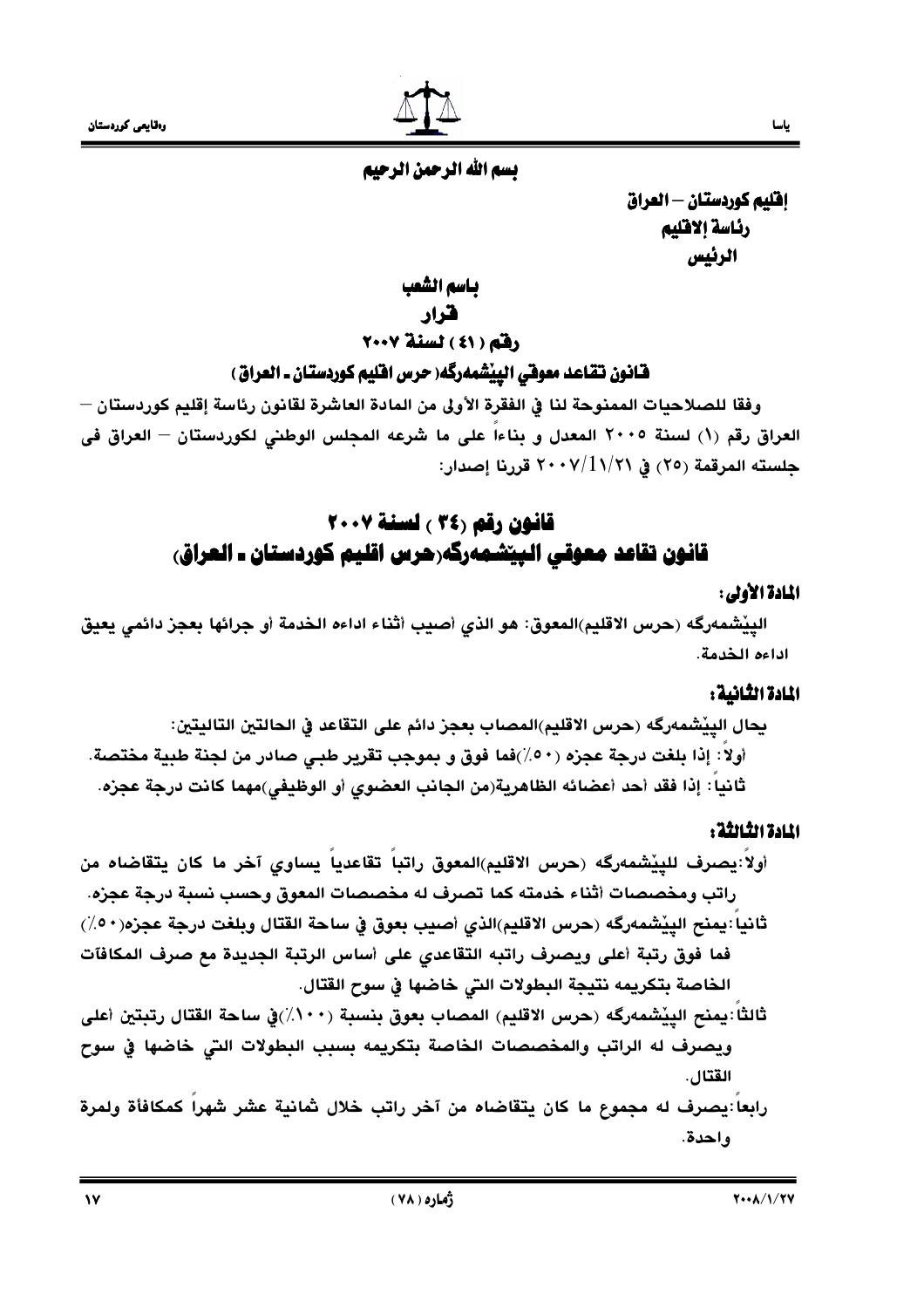

خامسا :تصرف للييْشمەرگە (حرس الاقليم)المعوق المشمول بالفقرة(ثانيا)من المادة(الثانية)من هذا القانون مخصصات المعوق بنسبة (٥٠/)حمسين في المئة من الراتب الكلي.

## المادة الرابعة:

يحال الييْشمەرگە (حرس الاقليم)المعوق الذي تتراوح درجة عجزه بين (٢٥٪– ٤٩٪)إلى الوحدات الثابتة الخاصة بفصائل ييْشمەرگە كوردستان (حرس الاقليم) أو يعامل بموجب قانون خدمة وتقاعد الييْشْمەرگە (حرس الاقليم) بِناءً على طلبِه.

## المادة الخامسة :

يسجل الييْشمەرگە (حرس الاقليم) المعوق المشمول باحكام هذا القانون شهيدا في حالة وفاته وبالشكل التالي:

- أولا:إذا كان قد أصيب بعجز نتيجة إصابته أثناء المعارك فتحال إضبارته إلى وزارة شؤون الشهداء والمؤنفلين وتصرف لخلفه الرواتب والمخصصات وكذلك المخصصات الخاصة بفاقدى الأعضاء على غرار ما كان يتقاضاه قبل وفاته.
- ثانيا :إذا كان قد أصيب بعجز أثناء الخدمة او بسببها فتحال إضبارته إلى وزارة شؤون الشهداء والمؤنفلين ويصرف لخلفه الراتب والمخصصات التى كان يتقاضاه قبل وفاته.

## المادة السادسة :

- أولا:على المؤسسات ذات العلاقة توفير ضرورات الحياة وأسباب الراحة بشكل ينسجم مع عجز الييْشْمەرگە (حرس الاقليم)المعوق.
- ثانيا :يعين للييْشمەرگە (حرس الاقليم)ذي العجز الكامل(١٠٠٪)مُعين إذا أصيب بشلل تام أو فقد الطرفين من فوق الركبة أو فقد اليدين أو فقد العينين أو الإصابة بمرض انفصام الشخصية بسيب الإصابة.
- ثالثاً :تتحمل حكومة الاقليم مسؤولية علاج المعوق من الييْشمەرگە (حرس الاقليم) وتأهيله وبذل الجهود لغرض إعادته بصورة طبيعية إلى المجتمع.
- رابعا يزاد راتب الييْشمەرگە (حرس الاقليم) المعوق بنفس الزيادة التي تطرأ على راتب الييْشْمەرگە المستمر في الخدمة في حالة أي تغير في نظام الرواتب وفقا للدرجة والمنصب.

# المادة السائعة :

يتمتع الييْشمەرگە (حرس الاقليم) المعوق بالحقوق والامتيازات التالية: أولا:العلاج مجانا في المستشفيات.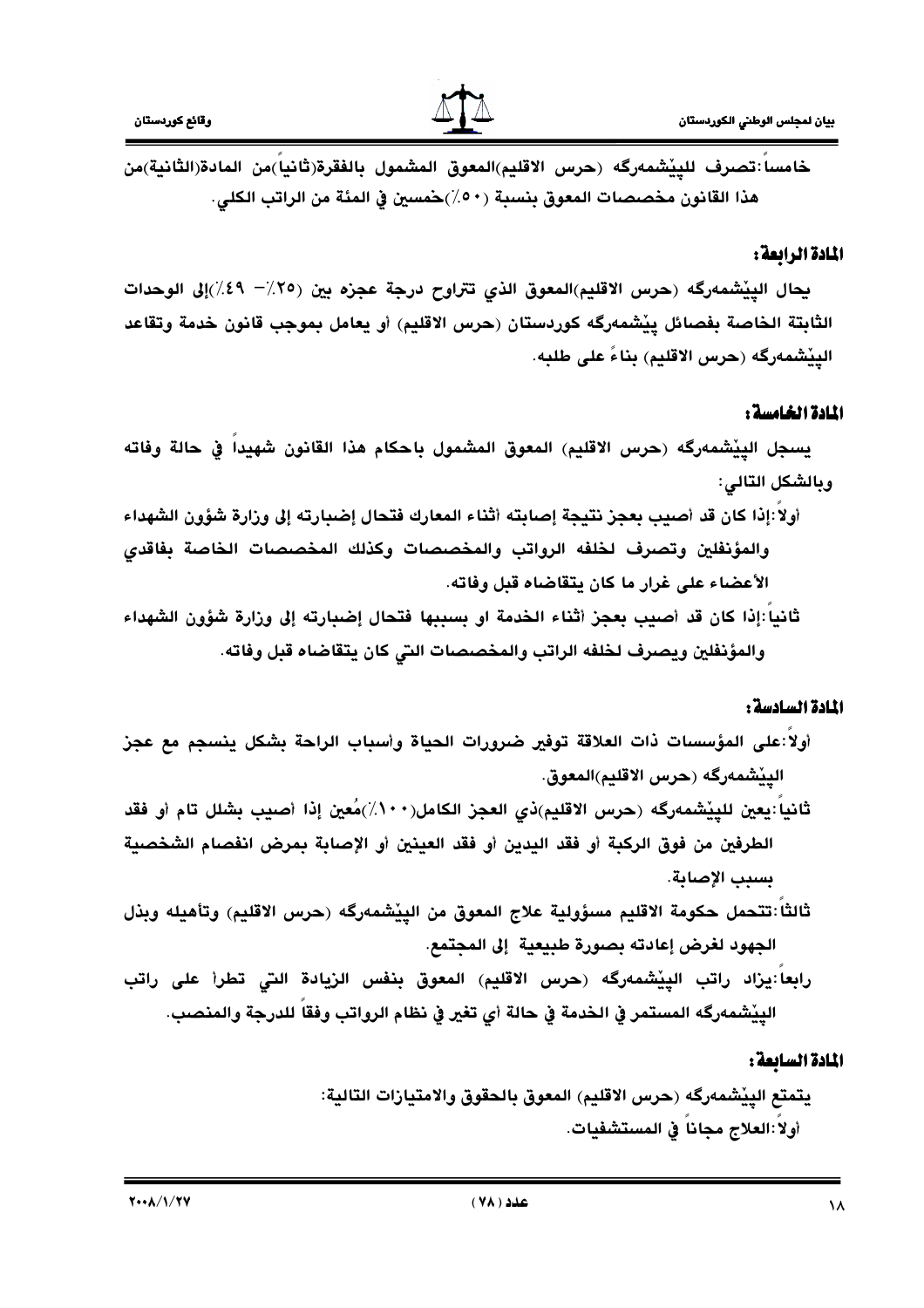

خامسا :العمل على تأمين وحدة سكنية ملائمة له.

## المادة الثامنة :

يلغي قانون تكريم الييْشمەرگە رقم (٧)لسنة ٢٠٠٠ويحل محله هذا القانون.

## المادة التاسمة :

على مجلس الوزراء والجهات ذات العلاقة إصدار الإنظمة والتعليمات اللازمة لتسهيل تنفيذ أحكام هذا القانون.

# المادة الماشرة:

لايعمل بأي نص قانوني أو قرار يتعارض وأحكام هذا القانون.

## المادة الحادية عشرة:

ينفذ هذا القانون اعتباراً من تاريخ نشره في الجريدة الرسمية(وقائع كوردستان).

# مسعود بارزاني رئيس إفليم كوردستان–العراق

# هەولێر ٦/بەفرانبار/ ٢٧٠٧ كوردية ٢٧/كانون الاول / ٢٠٠٧ ميلادية. ١٨ /ذو الحجة/ ١٤٢٨ هجرية.

# الأسباب الموجبة

تكريماً للدور البطولي والنضالي الذي خاضه الييْشمەرگە (حرس الاقليم) منذ اندلاع الثورة التحررية الكوردستانية وتكريما للتضحيات التي قدمها لتحقيق أهداف شعب كوردستان، وبما أن من أصابه العجز من هؤلاء المناضلين قد فقدوا القدرة على الاستمرار في الخدمة في صفوف فصائل يِيْشمەرگە كوردستان ولحاجتهم إلى العلاج والتأهيل والرعاية الخاصة وإلى الراحة والعيش الرغيد وتأمين حقوقهم التقاعدية فقد شرع هذا القانون.